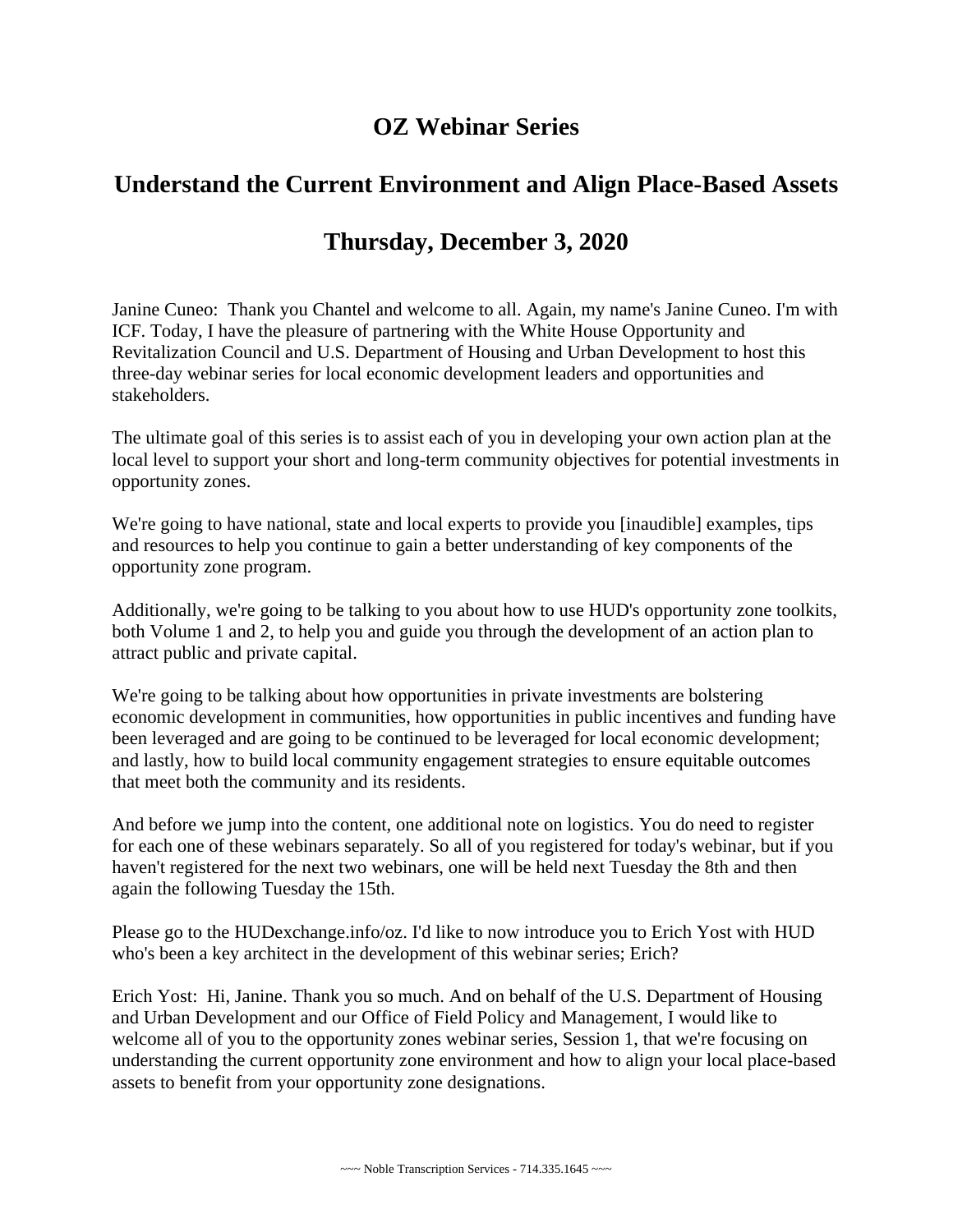HUD staff from across the country have been partnering with many of you to help you to build your local opportunity zone ecosystems to bolster growth in opportunity zones by leveraging both private capital in the private capital markets, but also to highlight the alignment of federal, state and local resources that have complemented and/or enhanced qualified opportunity zone investments in your communities.

HUD has and will continue to provide capacity-building and technical assistance resources for your local communities to leverage your opportunity zone designations. In December 2019, HUD published our Opportunity Zone's Toolkit Volume 1 which is a roadmap to planning for economic development within opportunity zones where we presented a roadmap to readiness for local communities and stakeholders from the public and private sector.

In June 2020, HUD released our Opportunity Zones Toolkit Volume 2, which is a guide to local best practices and case studies. This toolkit provides both tips and resources as well as examples of best practices in developing and implementing strategies to leverage your opportunity zones designations.

The toolkit includes callout boxes with resources and community spotlights, representing some of the innovative and impactful efforts throughout the nation in opportunity zones. They further share information about strategies for promoting local economic development within opportunity zones.

Building on the roadmap to readiness presented in the first volume of the opportunity zone toolkit, Volume 2 is organized around five critical steps in the planning for strategic alignment of resources to promote economic development in distressed communities.

This webinar series and our amazing speakers from examples of best practices and case studies throughout the toolkit will be highlighted as we walk through the roadmap to readiness. We will begin with our keynote speakers from the White House, Senator Tim Scott's office and HUD leadership and then the journey will begin.

Today's session will include the first two steps of the roadmap to readiness. We will first discuss the understand steps focused on the current environment, including assets, needs and opportunities and potential partners in your opportunity zones.

We will then move into the align step where we will discuss and focus on alignment of placebased assets and resources to steer market investment toward community economic development.

On our second webinar session next week on Tuesday, December 8th, we will then walk through the next three steps of the roadmap to readiness. This will include a host of influential and innovative speakers from our communities across the country and from leading opportunity zone industry individuals from organizations leading the development of the opportunity zone ecosystems.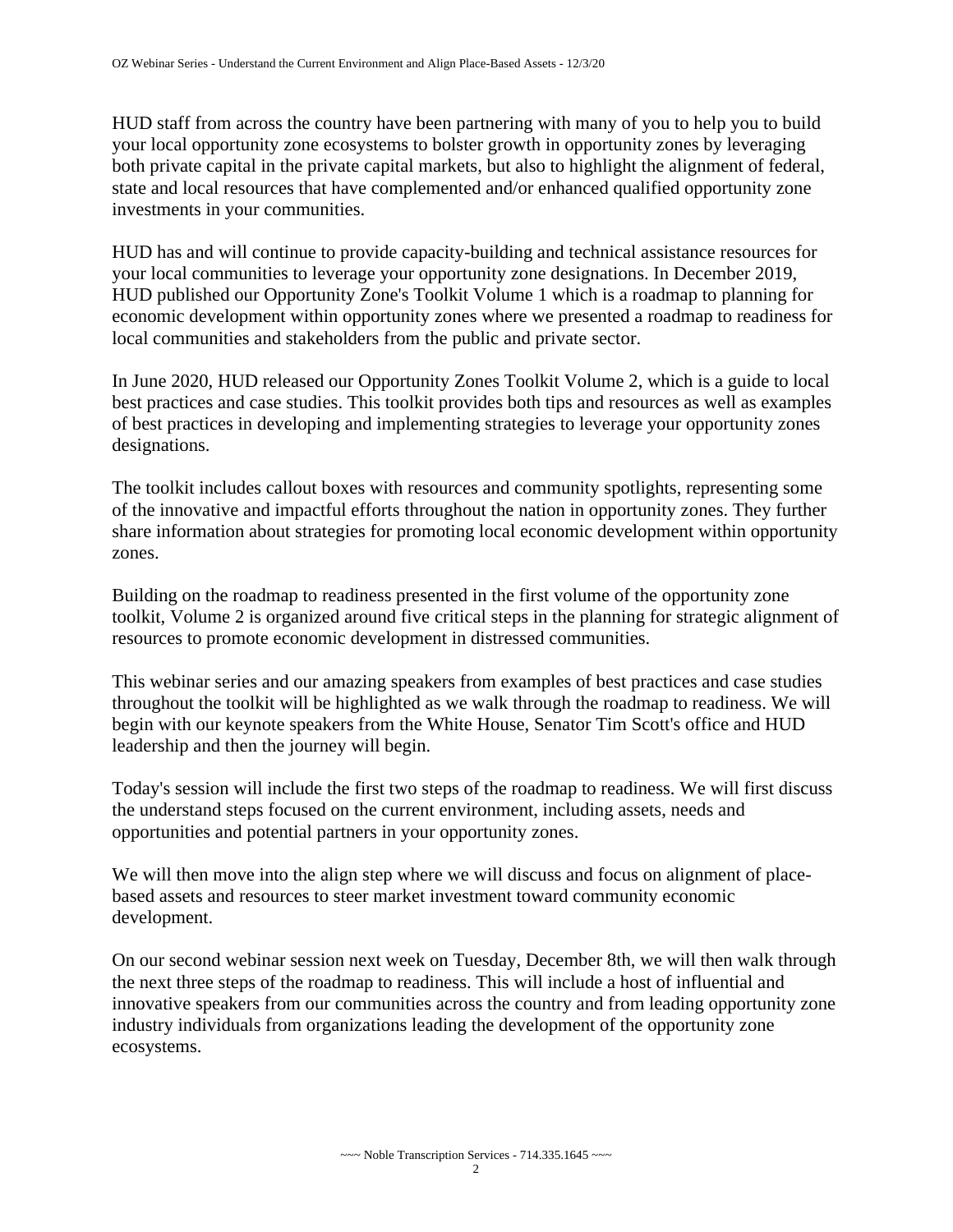The second session will focus on established steps where policy, tools and incentives to promote local objectives for community economic development will be discussed. We will then move into the partner step with the focus on the importance of the alignment organizations to support equitable and inclusive opportunities.

We will then finish up the second webinar session with the measure step on our roadmap with a focus on the importance of how to measure the impact of local initiatives and make adjustments as necessary.

Our third and final webinar session on Tuesday, December 15th will be focused on building off of the roadmap to readiness where our honored speakers will be sharing information first about opportunity zone action planning and ecosystems that have been created.

We will then share information about the opportunity zone marketplace at the local level, hearing about qualified opportunity fund investments that are transforming communities, partnering with local organizations and providing impactful investments for local economic development in both real estate development and in operating businesses.

We thank you for your time taking this journey through our roadmap and look forward to having HUD continue to partner with you and your organizations to build and strengthen your local opportunity zone ecosystems to drive long-term capital to local communities. I would now like to introduce my HUD colleague, Alex Stowe.

Alex Stowe: Thanks, Erich. Good afternoon. I'm Alex Stowe. I serve as adviser to the assistant deputy secretary of HUD and also as the department's policy lead for opportunity zones. I'm excited to be joined for today's first keynote session by two individuals who have been instrumental in ensuring the success with the opportunity zone initiative at the federal level.

Ben Hobbs serves as special assistant to the president for domestic policy and Emily Lavery serves as legislative assistant for Senator Tim Scott. Thank you both very much for joining us today.

So in this first session, we'll be discussing the goals of the opportunity zone legislation, what has been accomplished to date, and what is next from our perspective at the federal level. So looking back at opportunity zones now, three years after they were passed into law, it is important to consider and evaluate the incentive based on the original stated goals. So I'll start with you, Ben. What would you say have been the administration's goals for opportunity zones?

Ben Hobbs: Thank you, Alex. I believe I'm unmuted now. I'm working through this technology here. Thank you everybody. Thank you ICF for hosting this and of course HUD for -- and Erich Yost for your leadership, and Alex, and Janine and everybody for coming together and really to help kick this off, and of course, my friend, dear friend Emily Lavery as well with Senator Scott's office.

So when we first jumped into this, I would really encapsulate three things were a motivating force behind the opportunity zone legislation and the president getting behind this initiative. And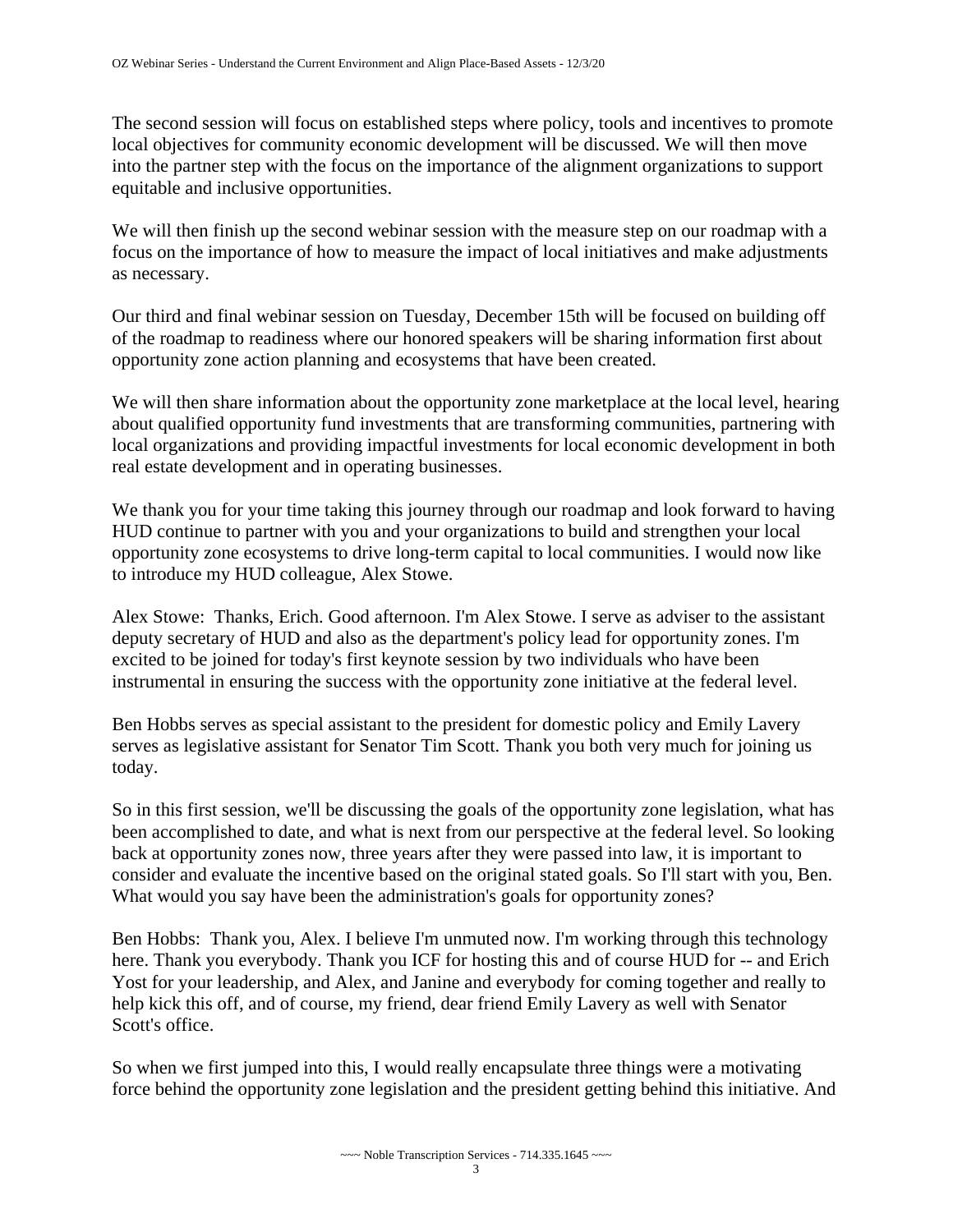that is, first and foremost, revitalizing communities. Second, meeting the challenges of the 21st century. And third, transforming lives.

All three of those come together. We know there are forgotten communities across the United States, both rural, suburban, and urban who haven't seen investment in decades, haven't had job opportunities equal to those of other communities. And more and more, our economic capital and our investment capital is being concentrated in smaller and smaller areas in very specific metropolitan areas across the country.

So this is an effort to push some of that investment into these communities that haven't seen investment in decades, to bring jobs and opportunity to those individuals, help with new startups that will meet the challenges for the whole country for the 21st century and unleash new human resources for -- to meet those challenges of the 21st century, and also transform lives.

And just something to think about as we go through and -- through today and the future of this webinar here is think of those that are chronically unemployed, those that are homeless, those that are maybe -- they might be a gang member. Maybe they can't leave their community because they have to care for a loved one.

These are the people that we're really reaching out to and trying to drive new investment, new opportunity into their communities where they are so they can have the same opportunities for work as our neighbors that are nurses, that are construction workers that work -- that are accountants or lawyers or even working in a new steel mill or a new manufacturing facility that's developed. So transforming lives, revitalizing communities, and meeting the challenges of the 21st century. I think Alex is on mute.

Alex Stowe: Apologies. I'm with Ben, also working through the technology. So going to you Emily -- and thank you, Ben, that was a terrific answer. Obviously, Senator Scott was instrumental in getting the legislation passed. What inspired him to champion the opportunity zone legislation and what did he hope to see achieved through the opportunity zone incentive?

Emily Lavery: Yeah. And first and foremost, thank you so much for having me on. It's good to see familiar faces and I can't begin to tell you how grateful my boss, my team and myself are for all of the efforts across the board, and everybody that's on this panel with me, to really help ensure that opportunity zones are implemented in the most efficient and productive and successful way possible. So thank you again.

In terms of your specific question, Senator Scott's story is a powerful one. I know a lot of folks tuning in right now probably already know it, but for those that don't know, Senator Scott grew up in poverty, did not have a lot of access to opportunity; almost failed out of high school. Had a really rough go at the beginning, like all too many Americans frankly do, especially now more than ever.

And so as we talk about moving forward, again, not just looking at responding and rebounding from the COVID-caused recession, but really in a broader sense, what Senator Scott was hoping to achieve through opportunity zones was to [inaudible] incentives that we would see providing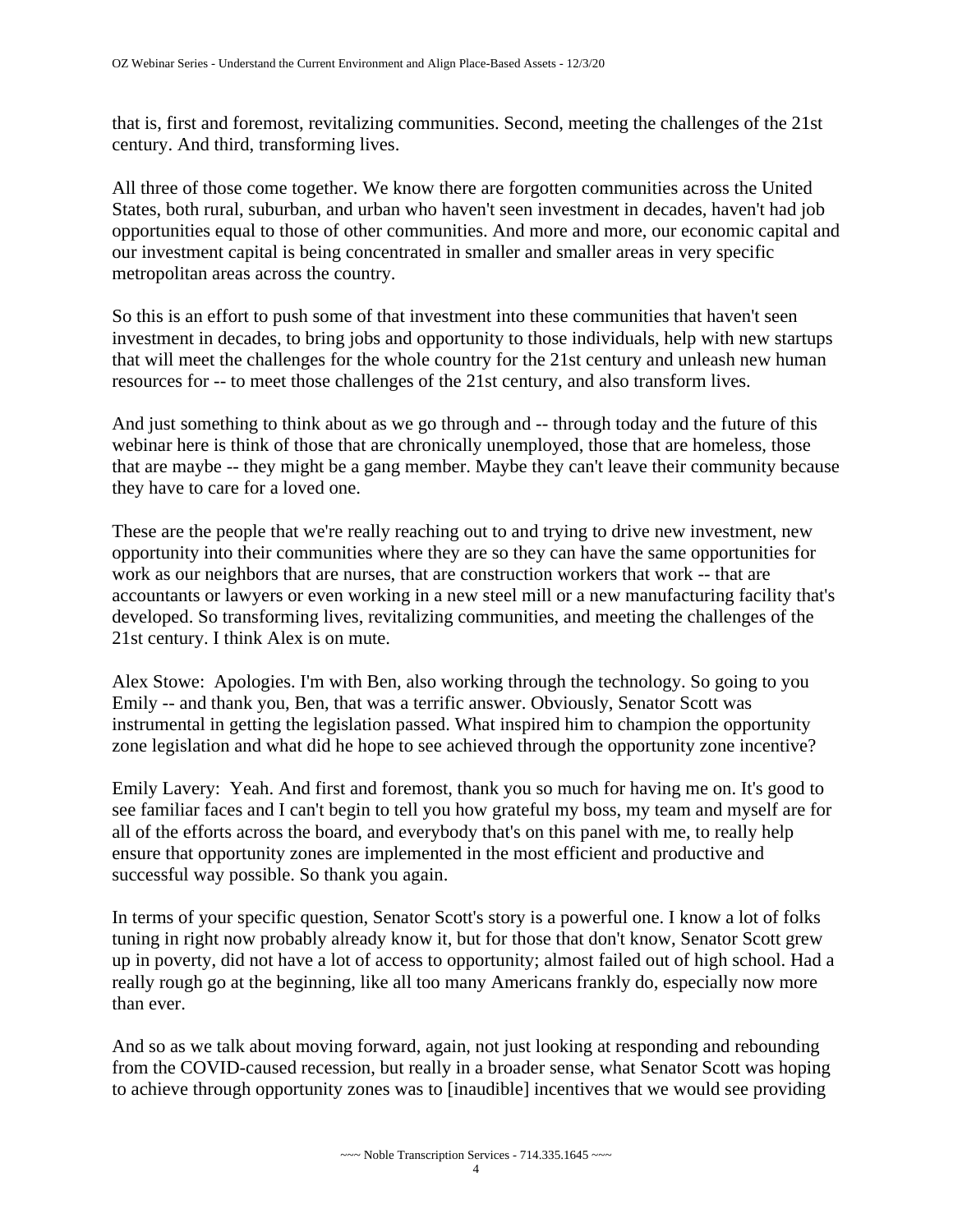for, again, these low-income areas that have traditionally struggled to compete for private capital against traditionally wealthier communities, and in doing so, create opportunity where it does not currently exist.

You know, at the time we were drafting the initial Investing in Opportunity Act years ago, which it's wild how fast time is flying, but again, we were drafting that originally. That key concept was looking at the \$6 trillion in unrealized gains that we knew were sitting on the sidelines, and how could we motivate private investors to go into traditionally riskier areas that they have, again, historically stayed away from? And how can we motivate private capital to reach to the corners of our country that need it most?

Again, we're talking about new education opportunities, new facilities more broadly, but access to affordable housing, access to better jobs, better paying jobs. You know, access to food. There's a litany of projects that are taking place in food deserts which has been fantastic to see. And again, that's a very niche area but I think it's super important to continue to highlight just how flexible and impactful the incentive has been.

I think as we're talking about evaluating this against original goals, I think it's really broken the mold in that sense. You know, Senator Scott always had, from the origin, poverty elimination and alleviation, creating new opportunity, job creation at the forefront. But really, what we've seen in terms of diversity of assets, I think it's really blown past expectations.

Alex Stowe: Great. Thank you so much, Emily. So we're seeing terrific things happening in opportunity zones across the country. Every day we're hearing about new very compelling stories. While we don't currently have any sort of reporting legislation that would give us a real in-depth view of everything that's going on in the OZ marketplace across the country, anecdotally and -- we're -- there are tremendous stories, things that are happening, as Ben mentioned, new jobs, and yourself, businesses are starting, affordable housing is being developed.

So again, while we might not have a full picture of everything that's happening in opportunity zones, hoping that we can kind of look -- discuss a little bit what we are seeing. And so starting with you again, would you be able to share with us some of the efforts of the administration and the White House Opportunity Revitalization Council to ensure the successful and positive implementation of the incentive thus far. And what are some of the things that you all are seeing across the country and how do you view the results to date?

Ben Hobbs: Sure. Thanks, Alex. And Emily, you hit the nail on the head there at that -- in that opening question, I've got to say. Yeah. This is a really interesting piece. So the president, back in 2018, December 2018, signed the executive order creating the White House Opportunity Revitalization Council with the real stated goal to help move this incentive and help move the market along, to develop the market to bring these investments to these communities to -- and also to align our public sector resources to opportunity zone development to target, coordinate and streamline across 20 different agencies all of the federal resources towards opportunity zones.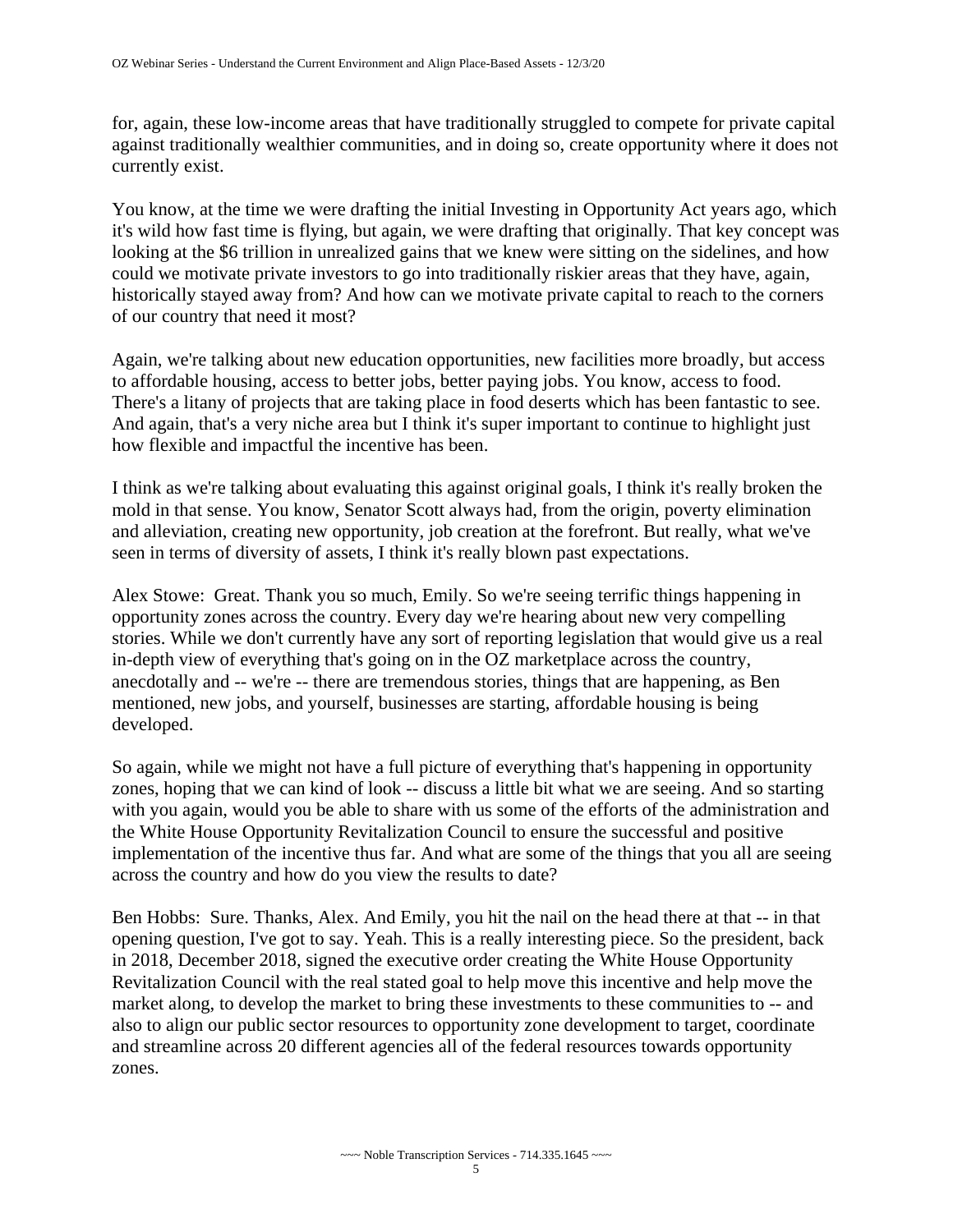And we're seeing the fruits of that labor. I know Erich and others will be talking at a later session about those alignment pieces, but just to share, over 300 -- I believe it was 338 unique programs across 20 different federal agencies have been targeted, coordinated or streamlined in some way towards opportunity zones.

It goes from SBA loans to charter school grants to Department of Transportation grants to Department of Labor re-entry grants and opportunities. HUD, SHA insurance fee reductions, a variety of HUD's grant programs, and going all the way down to permanent reform that we've done across a number of agencies; Indian programs at the Department of Interior, the list goes on and on.

So that was the first objective. And the second objective, like I said, was what resources can we provide to help move the private sector market along? Those things are such as the community toolkits that you mentioned -- that Erich mentioned at the top of the order here; both versions of that coming out of HUD. That has great content.

We also have a best practices report from the council that's available at opportunityzones.gov. And we've been working and created opportunityzones.gov with a plethora of resources and continually updating it with best practices and examples across the country, frequently asked questions, links and other resources for community leaders or investors and businesses can all go to that one-stop shop and find those resources.

So I think we've done a tremendous job linking public sector support with what truly is a private sector initiative and a private sector driven revitalization that is opportunity zones. Anecdotally, I think the one that I really want to share and I am personally excited about it is my hometown, Alliance, Ohio, population 20,000 people, right there in the Steel Valley, right outside of Youngstown, Ohio, where I grew up, is an opportunity zone.

And it is the classic opportunity zone and exactly what President Trump and Senator Scott had in mind when they were working on this legislation is small town America where the jobs have left, the factories are shuttered. You know, downtown is struggling to hold on.

But the opportunity zone incentive -- I was just back home for Thanksgiving just two weeks ago, and we were driving downtown where the opportunity zone is. And one of the local businessmen of Alliance -- not some investor from Manhattan, not some investor from San Francisco -- a local real estate holder deferred some of his capital gains to refurbish a storefront in downtown Alliance.

You know, brought in new lighting, new electric, new plumbing, a new facade and everything, and now a NAPA Auto Parts has moved in. This is the first new retail and jobs that have been created in downtown Alliance for as long as I can remember from my childhood back there.

So it's working, and that's small-town America. And I know Emily and all of us and we'll have plenty more examples as we go throughout this webinar of new housing developments in Tampa, Florida, new veterans affairs clinics in Minnesota to Second Chance Farms in Wilmington,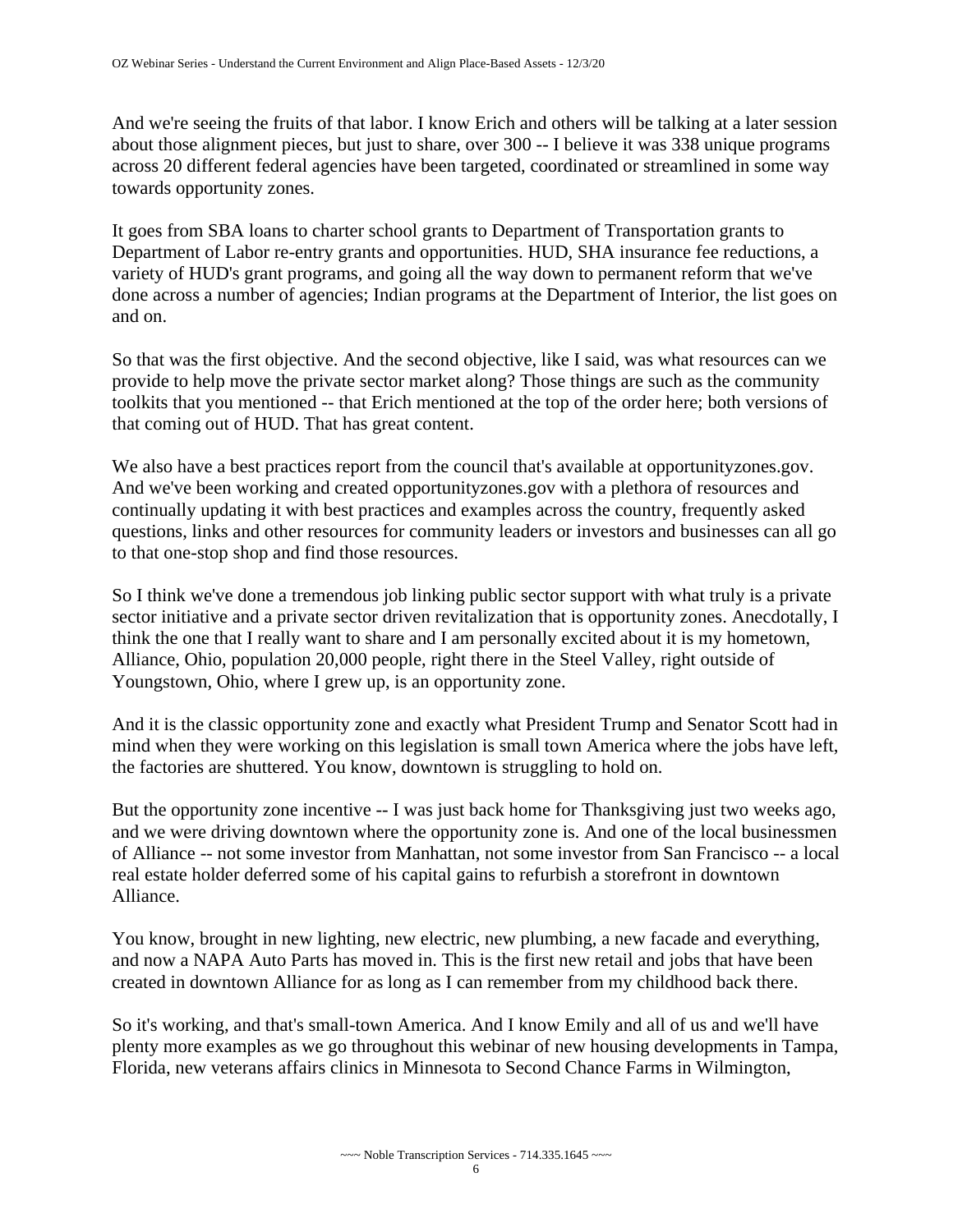Delaware, to a whole variety of new development in Erie, Pennsylvania. And the list goes on and on.

But it is working and it's working in places like New York City and it's also working in places like Alliance, Ohio. So we're really excited about it. Please check out the best practices report on opportunityzones.gov. There's at least 100 different of these examples listed there.

Alex Stowe: Awesome. Thanks, Ben. And I'll also add additionally those 338 programs across the federal government that have some sort of opportunity zone benefit are also listed on opportunityzones.gov. And additionally, when applying for federal grants on grants.gov, you can now actually filter by grants that offer some sort of benefit.

So whether it's preference points, priority consideration on the grant application, you can now filter for that on grants.gov. So we're hoping that that will be a big help for grantees located or seeking federal funding to improve opportunity zones.

So yeah. Thank you very much. Emily, to go to you, so obviously COVID-19 has undoubtedly had a significant effect on pretty much every sector of the American economy. I'm hoping to hear from you a little bit about what steps Senator Scott has taken to ensure that opportunity zones will continue to thrive even during this challenging time.

And then additionally, would love to hear from you about any positive results or outcomes that you might be able to share with us in addition to some of the things that Ben has shared from the administration's perspective going on in opportunity zones over the past several years.

Emily Lavery: Yeah, no, absolutely. And Ben I think absolutely hit it out of the park. Second Chances Farm is one of my favorite stories and the personal anecdote I think is so powerful. We were talking about it the other day and it's just -- it's so incredible to see. Because I think, again, this really highlights just how diverse and impactful these projects are, regardless of the scale size that they're happening on, and again, across rural and urban areas alike. So it's just such a powerful story and I'm glad that Ben shared that one.

In terms of COVID and the continuing recession, of course, we're obviously hoping for a Vshape recovery period, just because the cases are ticking back up which is difficult. But we're seeing great progress on the vaccine, of course, in much -- in many thanks to the work of the Trump administration and the work taken by Congress to make sure that that would be possible.

But again, as you rightly pointed, every factor of the American global economy has been impacted by this recession. There's simply no question about that. Opportunity zones of course are a part of that. Now, I'm really fortunate to be able to say that even throughout the pandemic, we've continued to hear about really incredible, sizable, impactful and complicated projects that are still happening.

You know, gosh, just two months ago, I was down in South Carolina for the announcement of a AgriTech campus. It's going to be about 300 million, provide 1,500 long-term jobs, 500 seasonal jobs on top of that. It has partnerships with Clemson University and other technical colleges in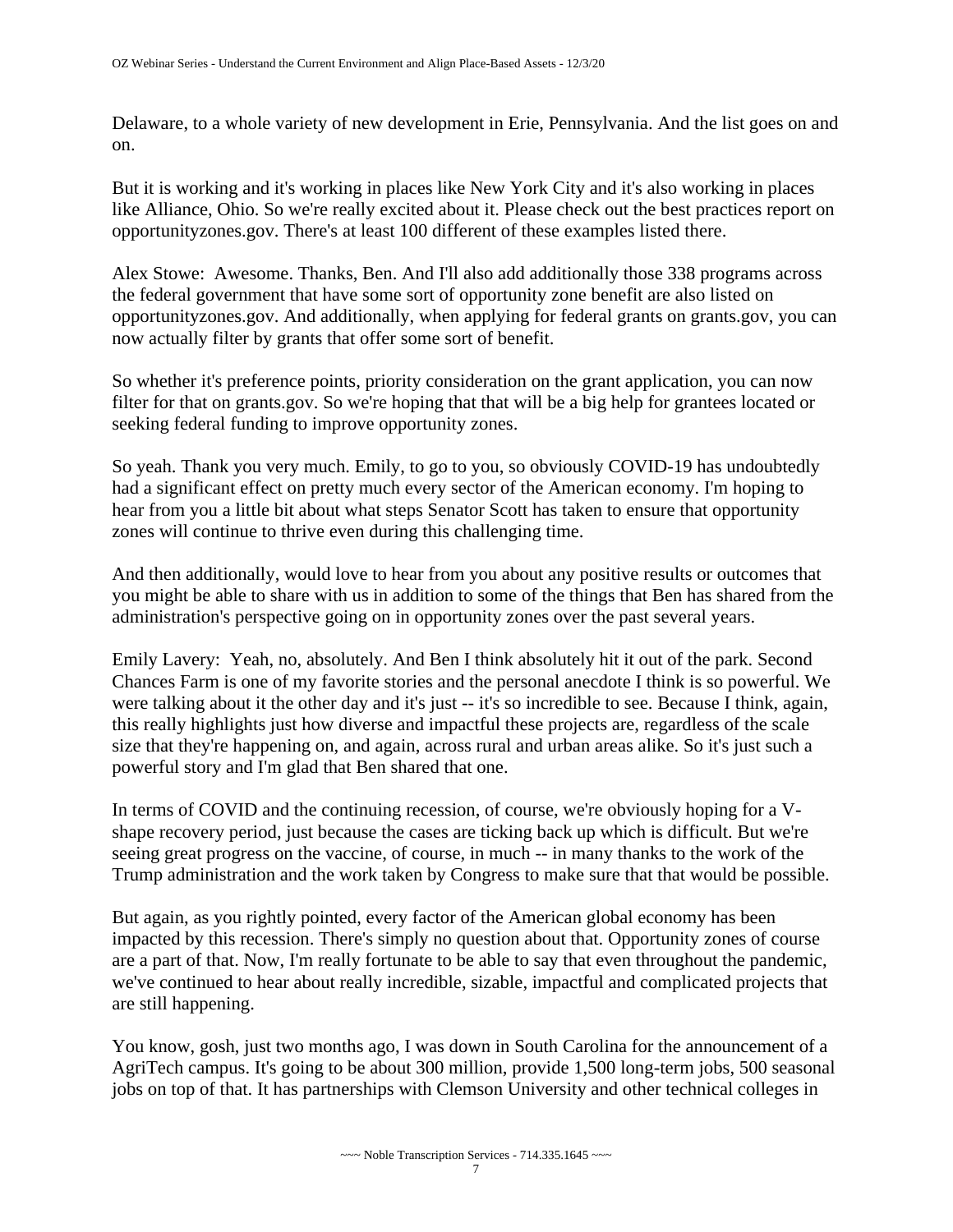the state. It also can provide a co-packing facility to help South Carolina's farmers compete with foreign sources of food.

So there's so much there. And again, that was happening in the midst of this global pandemic. But of course when COVID emerged, Senator Scott took quick action to ensure that folks utilizing opportunity zones would have the guidance, flexibility, and relief that they need in order to allow for the incentive to function as designed without incurring punishment for circumstances that are just frankly beyond their control like construction delays, telework orders, forced closings, etc.

So he led a letter to Treasury and the IRS in May of this year outlining 10 topline requests to provide common sense and immediate relief. I am beyond thrilled and grateful to be able to say that Treasury and IRS turned that around in about five weeks' time which was amazing and really they've just been fantastic partners throughout this process.

But of course they provided quick relief across a number of areas, specifically financial improvement test, testing dates for funds, ensuring that COVID counts as a disaster for the purposes of the work capital state [inaudible] and time for funds to invest which was baked into the final regulations.

But I will try to stay out of the weeds here as much as possible because I'm sure I'm probably boring some folks to death by now. But outside of that, I think that that has been hugely helpful, especially extending 180-day investment periods for people to figure out where they're going to place capital when that's extremely difficult to do right now. And so that relief I think is a huge part of why we're continuing to see great news and great stories.

You know, Second Chances Farm, which Ben mentioned, I believe they received a roughly one - - \$1 or \$2 million investment this summer, again, in the height of the crisis. You know, we're continuing to see everything from [inaudible] farm investments to vertical farming to agricultural developments to renewable fuels to, again, student housing [inaudible] job training focused on entrepreneur skills as well as the formerly incarcerated.

The list just frankly goes on and again I think what's fantastic also is that this is happening in every corner of the country where there are zones, regardless of whether they're rural or urban. And again, I think it's also important to note to Ben's example about how impactful these smaller investments can really be to rural America and to small towns across this country that, for all intents and purposes, have been truly left behind over the last two decades.

And so stories like that, in my opinion, are equally if not more so important in a different way than our topline projects that are creating 3,500 jobs or hundreds of millions. And don't get me wrong. Those I love to highlight as well. They're huge. They're game changers. But that's not to say that we shouldn't be taking seriously and evaluating seriously what's happening in small town America. Because again, job creation there is just as important as it is in D.C., Atlanta, or LA.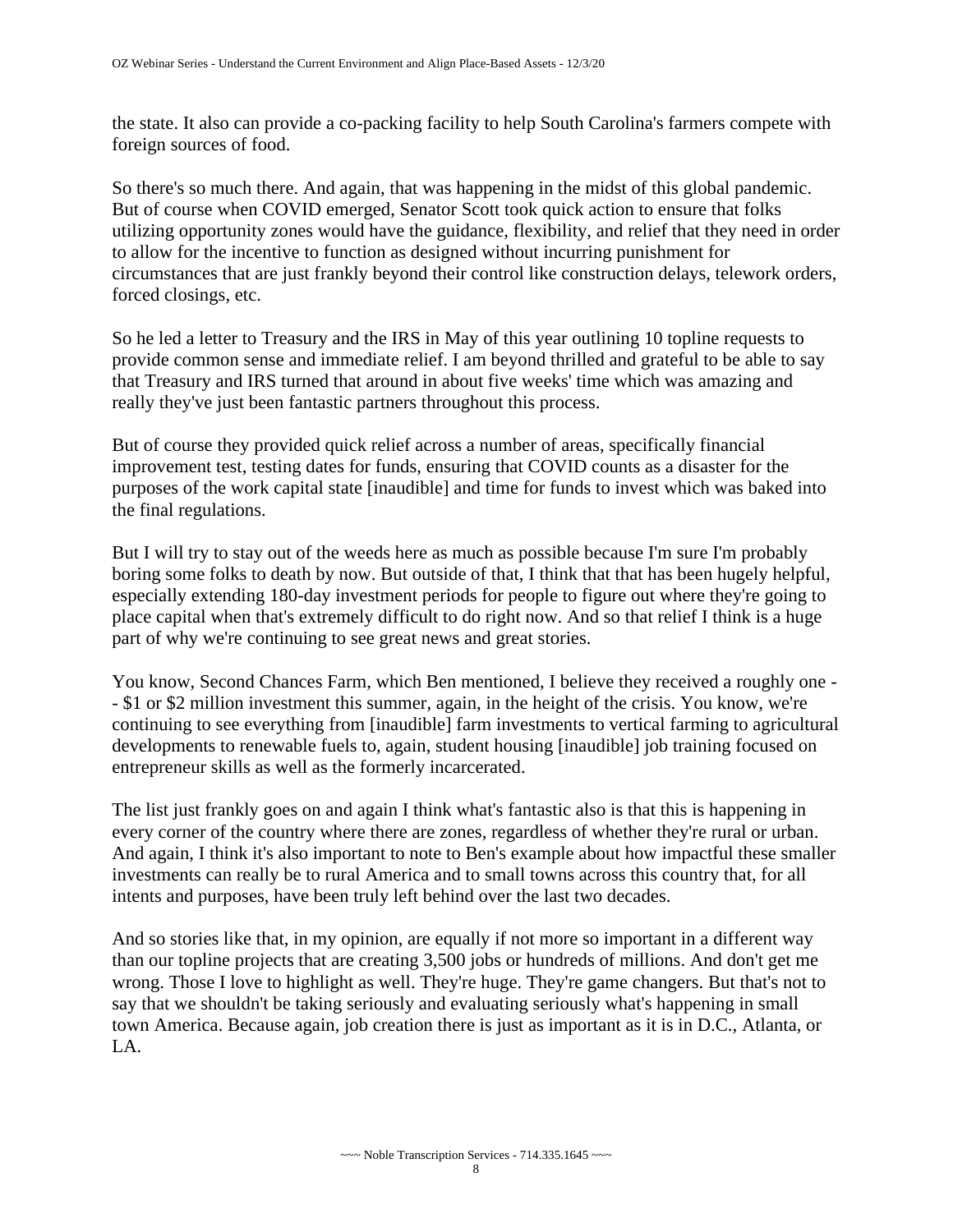Ben Hobbs: Emily, can -- Alex, if I could jump in and add onto that. One thing that you hit on -and yeah, we have the big ones and when we talk about COVID, we are going to come out of this current crisis, and let's look back at what happened in the last crisis. You know, places like Uber didn't exist before 2008; was established in the last economic downturn. Pinterest, Square, Airbnb were all brought forth in the last economic crisis. So there's a lot of opportunity there.

Likewise, even before that, General Motors, Burger King, Trader Joes, those household names also came out of an economic downturn and a crisis similar to what we're going through right now. And when Senator Scott and President Trump were getting together -- and I mentioned at the top, meeting the 21st century challenges -- we need -- and Secretary Carson talks about this, is that we need everybody pulling that wagon, not just a select few cities or a select few communities or persons.

And what opportunity zones does is allows for some of the next Uber, the next Google, the next Pinterest, the next Airbnb to hopefully be developed in one of these opportunity zones. And it creates that incentive to push that investment. And there are a lot of tech firms but non-tech firms that are also developing right now in opportunity zones. And hopefully 10 years from now, we'll be able to demonstrate that and to show exactly what was created out of this economic downturn combined with the opportunity zone incentive.

Emily Lavery: Yeah, no, absolutely. Ben, to your point, if you're someone that's standing up a new small business or startup, there's absolutely no reason to not be doing that in an opportunity zone if you could do it.

You know, again, I think just the benefits that this offers and I think really what the key here is is leaning into the reality that this is -- we're talking about unlimited potential in a sense, right, as we're looking at the 10-year benefit. For startups, that's huge and particularly for women and minority-owned startups that traditionally struggle to access capital through traditional avenues.

Opportunity zones have absolutely opened that up in a new and exciting way, so that's something that's important for us I think to always highlight. But again, to your point, Alex, without reporting legislation, we do not know the full impact. And so Senator Scott's continuing to push his Bipartisan Impact Act. We would love to see that get done. The lame duck remains more uncertain I think than ever, which is interesting, because that window is definitely getting more narrow.

So hopefully we'll have some more clarity here soon, but Senator Scott's going to continue to push for that one. Because, again, reporting is important for so many reasons. You know, of course, for compliance, but also it's another tool in the toolbox for these communities to use.

Alex Stowe: Absolutely.

Ben Hobbs: I would just say too, Emily, I'm glad you brought up about the minority and women-owned businesses. Just real quick, one thing that I think we forgot to mention that's so great about opportunity zones, as we go through this, of course, we have the 338 federal programs that are incentivized. But opportunity zones, anybody can do it.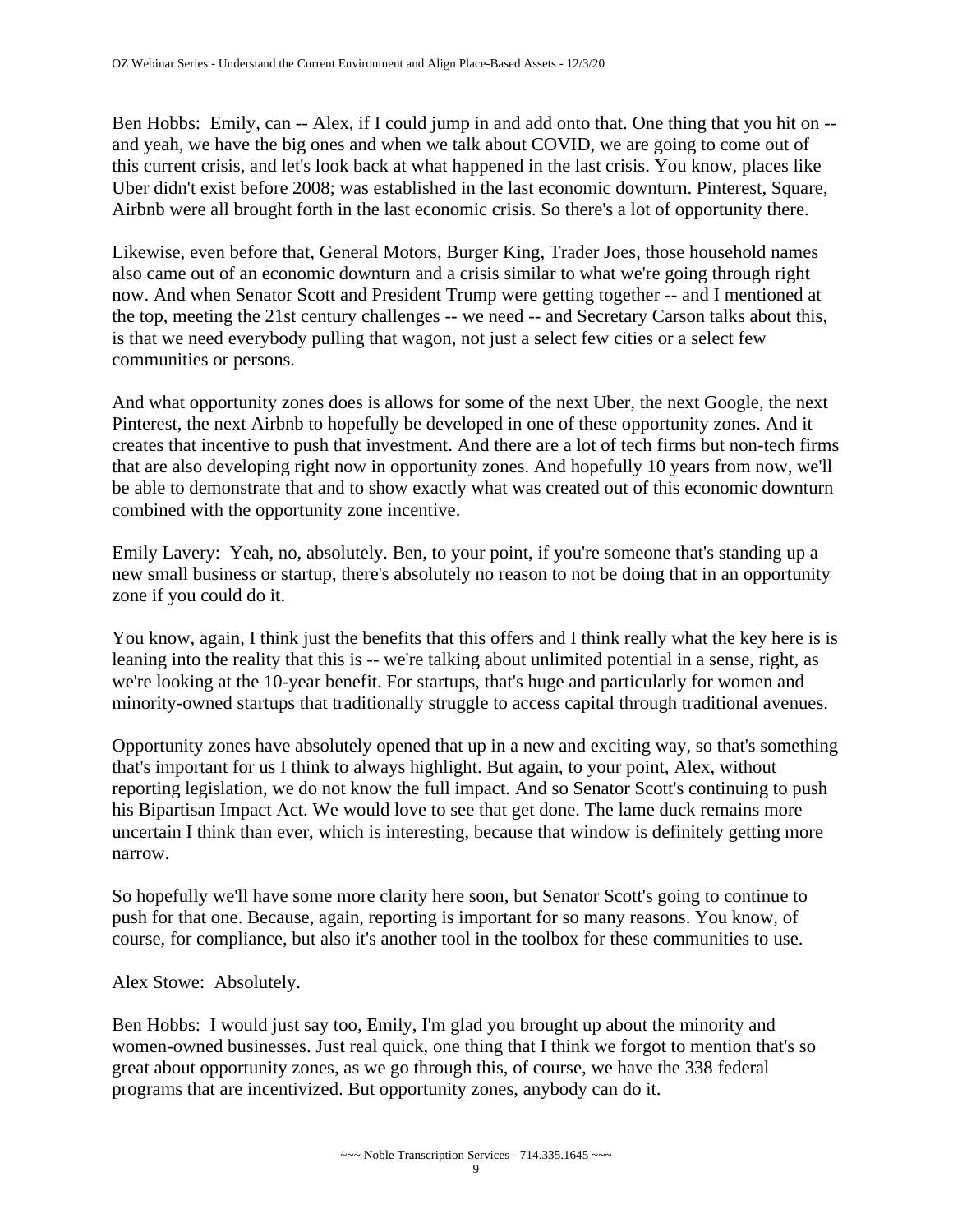You know, to the example that I brought up of just the guy in Alliance, Ohio who happened to sell one real estate holding was able to turn that over and invest back into Alliance. Alliance didn't have to hire an economic development expert; they didn't have to hire a grant writer. They didn't have to come to Columbus, Ohio or come to Washington D.C. with their hands out and saying, please can I have a grant?

They could execute that deal right then and there in their own community and they didn't have to worry about seeking approval from any sort of government bureaucracy or anything. And that's the beauty of opportunity zones, that anybody can do that, big or small.

Alex Stowe: Yeah, absolutely. And just going back to -- I mean, as you mentioned earlier, Ben, the best practices report that's on opportunityzones.gov. There are countless examples of those sorts of businesses popping up in underserved parts of the country.

And additionally, I'll also just mention the Council of Economic Advisers report is another very interesting read. For anyone that wants to go find it, also on opportunityzones.gov. Really outlines the breadth and expense to which these investments are happening across the country, which is very impressive.

And also, I'll just say that on the third day of this series as well we'll be hearing from a lot of folks like that that created a fund or operate a business in an opportunity zone and they'll be walking us through the steps of how they went about doing that. So that should be very helpful.

So my last question is regarding the future of opportunity zones. So I think a lot of people probably on this webinar right now are wondering, what does the future of the incentive look like in the coming months and years, both on the regulatory and the statutory side? So Ben, what do you foresee to be the future of opportunity zones? What else do you think there is left for us to do from the federal government's side?

Ben Hobbs: Sure. I really want Emily to dive into this one, but my few pieces on this, we're locked in until 2026, so the incentive's there. The regulations are done. Emily talked about the COVID relaxation. So there's plenty of time to go out and execute deals now and the more deals that can be executed, the more people and the proof in the pudding that we can provide, the easier it is for policy makers to look seriously at extending the opportunity zone incentive on into the future to both the time horizon and the number of zones.

So one thing that I would just stress to everybody that's here and every opportunity I can give is go get a deal done. You know, this is such a new market. I don't care. It doesn't have to be a 300 unit affordable housing development that's a massive deal, multimillion-dollar deal.

Go out and just figure out -- get the \$5,000, the \$10,000 or the \$50,000 deal done on a local small business in any community to build that expertise, build the expertise on the accountant side, build the expertise on the lawyer side, build the expertise and the know-how in the investor side and the businessowners, the entrepreneurs.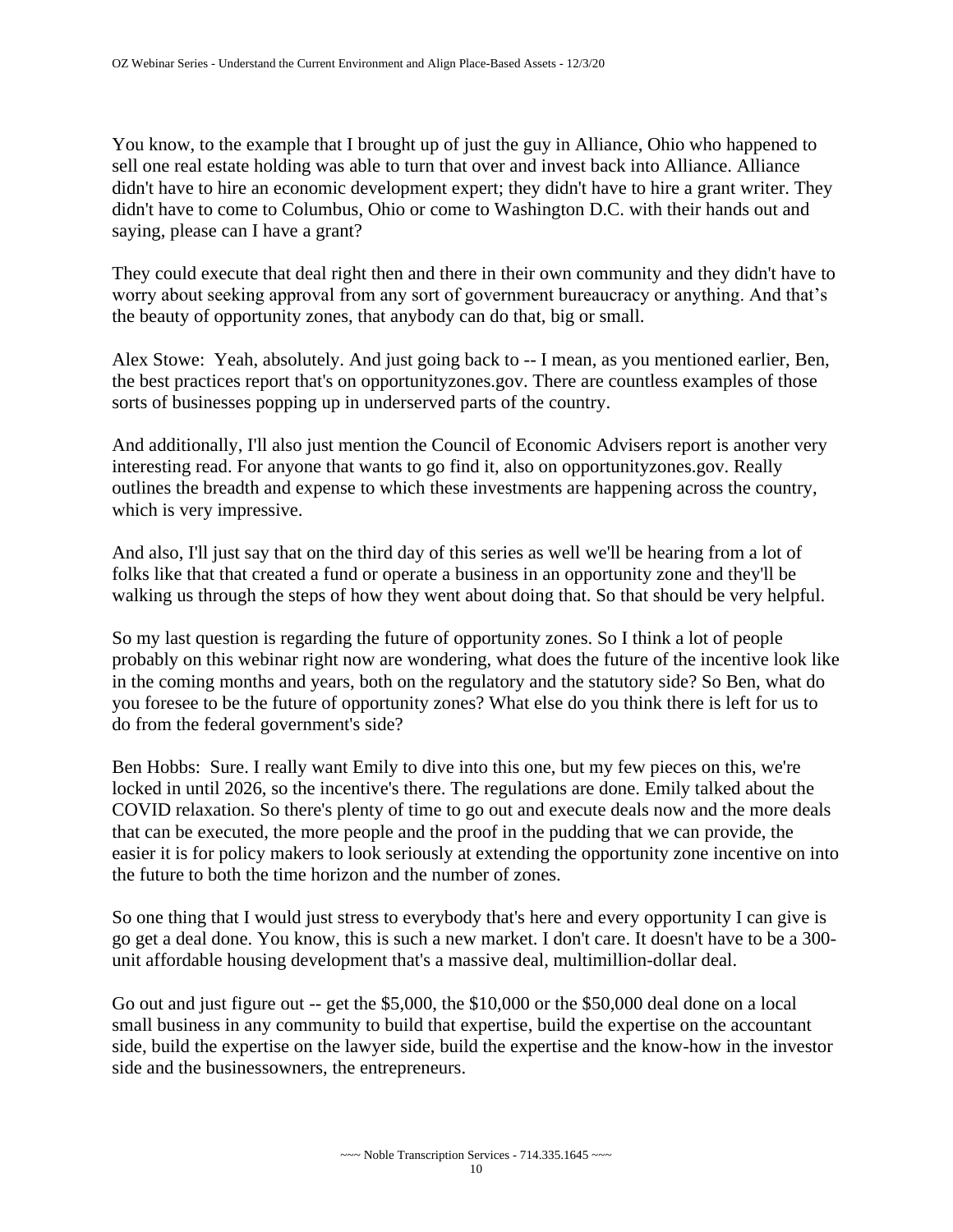And so communities can start to understand what the true impact of opportunity zones can be. So just go execute a deal and build that proof in the pudding and I think the future will be very bright for opportunity zones. But Emily could probably dive into a little bit more detail about what Senator Scott is thinking here in the future.

Emily Lavery: No, yeah, that's great, Ben. I think you absolutely covered most of what I was going to cover. But no, that's fantastic and frankly that makes sense. You know, my office and the White House and for most of us here today, we all work so closely on opportunity zones and really do have constant conversations -- I apologize; getting a little direct dial at the moment.

But no, in terms of I think what we can expect to see in the next few months -- or well, I think, rather, the more immediate question is kind of the next few years and this next month in sort of a nutshell. But it is possible that we could need additional COVID relief guidance, so that's one thing to watch out for and that we're following very closely.

Of course, a lot of that guidance is sort of tempered just to 2020 and so that is something that we're going to continue to follow closely, keep our eye on the marketplace, keep our eye on the needs of these communities, the entrepreneurs and small businesses trying to utilize opportunity zones. And, again, do our best to ensure that they have what they need to continue to use this tool to the best of their ability.

Beyond that, reporting is absolutely the number one priority. Ben hit on that for all the right reasons. You know, if we're talking about an extension, reporting is [inaudible] to that conversation; right? Because we're talking about extending something that we don't have a holistic picture of all of the data, of all of the uptake, of all of the investments, and that's unfortunate, in my opinion, because we have a fantastic bipartisan bill that should be signed into law immediately.

And beyond that, the Investing in Opportunity Act always included reporting requirements, but those were stripped out during TCJA due to senate procedural rules. So again, getting reporting done will not only help communities understand the level of uptake within their own neighborhood. It'll help us understand, again, just a better picture of job creation, what's happening in opportunity zones over time versus low-income communities that were eligible but not designated.

So there's so many facts and pieces to this that are outside of compliance alone which is equally important and the impact obviously takes a very deep dive into that space. So outside of reporting, timing extension, something we talk about a lot. The seven-year benefit has burned out effectively if you did not invest before the 1st of this year.

So a two-year timing extension is really important to revive that main -- it's one of four main benefits offered under the incentive, which is what's great, is that opportunity zones really are a pretty simple structure from the top at least. I won't pretend that it doesn't get thorny the deeper you go, but those top four incentives, the seven-year benefit has burned out.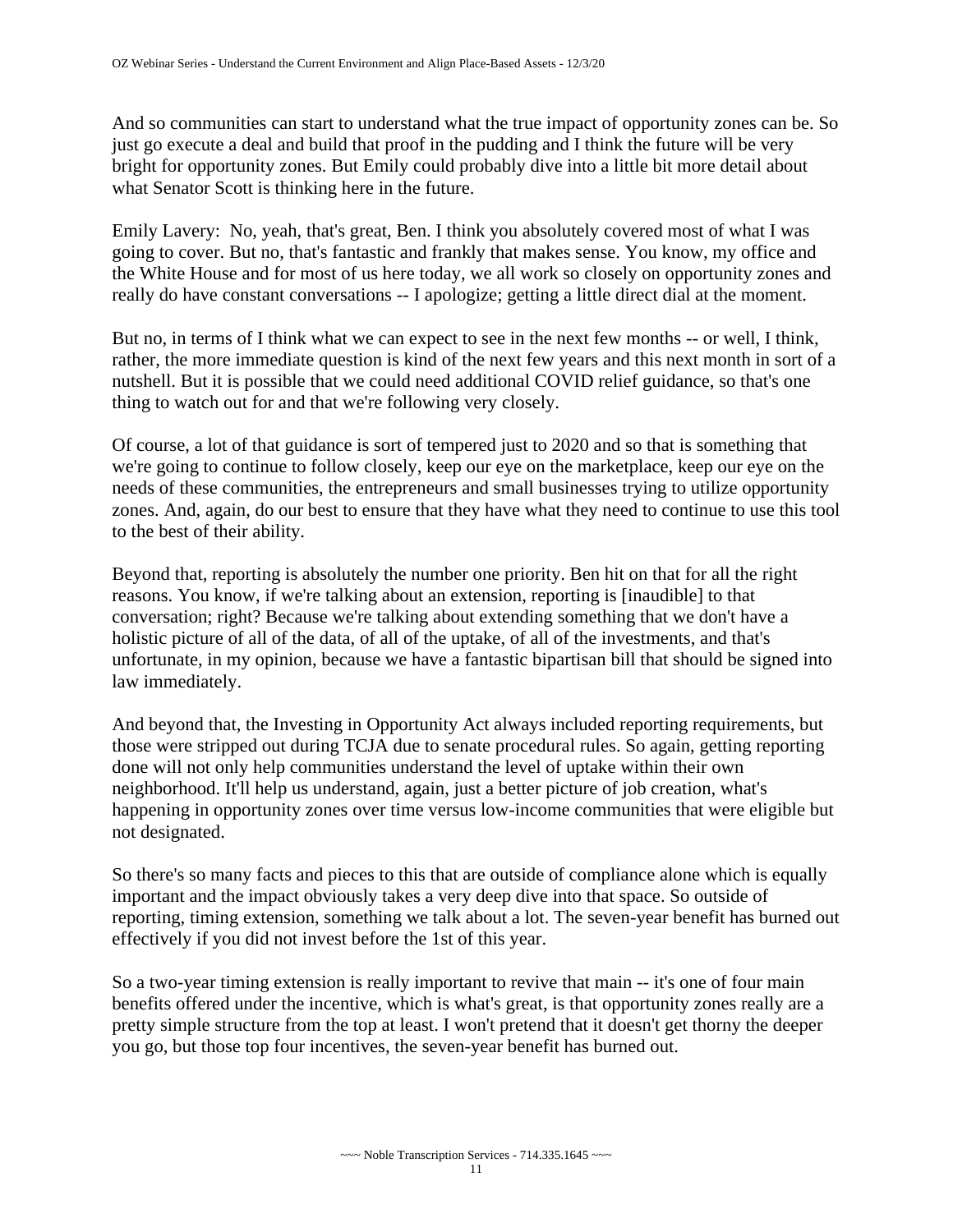And so a two-year timing extension would not only address that but it would also allow communities, small businesses, entrepreneurs and community leaders to really have the time that they need to bounce back from this recession, understand the incentive, harness the potential of the zones in their communities, which are not homogenous, and understand how to market them and to make these deals come to fruition, again, to restore opportunity to those communities that need it the most.

And so frankly, I think a two-year time extension should be a common-sense solution. There's no reason these communities shouldn't have all the time they need to, again, harness their potential and use those tools to the best of their ability.

Alex Stowe: Great. Thank you so much Emily. I'll just add also from HUD's side, we will be continuing to do technical assistance over the coming years. We also have a network of regional and field offices across the country, and our staff want to be helpful to you in any way. If you're considering investing or starting a business in an opportunity zone, please use our field staff as a resource across the country. Very knowledgeable individuals and we want to be a help to you.

So with that being said, I think we're just about out of time. I want to thank you, Ben and Emily. Thank you so much for joining us today and taking the time. Really appreciate it.

Emily Lavery: Thanks so much.

Alex Stowe: All right. And I'll turn it back over to Janine. Thanks.

Janine Cuneo: Thanks so much Alex, Ben and Emily. That was just such insightful information at the national level regarding this initiative, both where it's been, where it is and where it's going. So thank you. We're going to now pivot and really deep dive into those five critical steps as organized by HUD's Opportunity Zone Toolkit.

The first one is understanding the current environment. We're -- you may recall Erich really introduced these five steps at the outset of the webinar and we're going to be able to talk with a trio of speakers today who's going to illuminate this specific step about understanding the current environment.

It's really critical to the success of opportunity zones to have a mutual understanding by all the stakeholders of the unique challenges, assets, opportunities that are present in our local communities in the qualified opportunity zones.

We're fighting many communities at the outset of the opportunity zone initiative. They took the opportunity to reassess their housing needs, link up with established partners. Those have been and are proven to be great starting points in understanding your environment. But there are additional elements that need to be equally considered.

For example, your current commercial market conditions. Local leaders should be conducting, want to encourage you to conduct and periodically update commercial real estate assessment.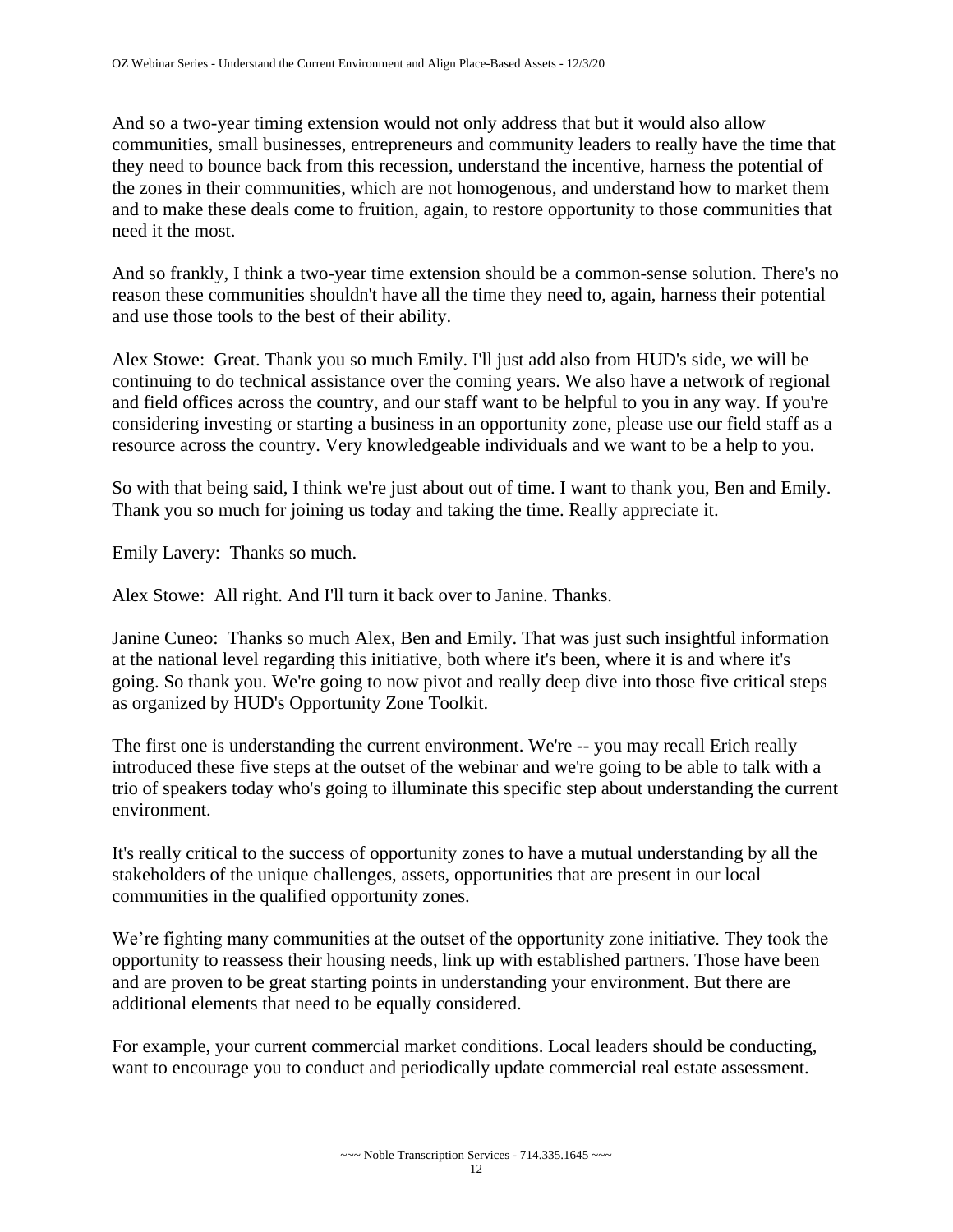This will better help you understand your current office, hotel, retail, and [inaudible] uses within the opportunity zones.

Additionally, it's key to identify economic driver and growth sectors related to opportunity zones, providing investors and developers want a clear understanding of the overall economic strategy introductory of your region or county or city. Strongly encourage you there to utilize existing resources to gain a strong sense of that.

For example, the comprehensive economic development strategy, as recognized by EDA, may be available in your community, or the consolidated plan required by HUD for specific funding such as CDBG include economic development analytics. So there are resources out there to get you to understand those economic drivers.

Another element to understand your environment is to identify the available economic development tools that are there. We've seen such a great increase of new economic development tools being created to complement the opportunity zone initiative. Let's not forget about what you already have in your economic development toolbox. It just may need to be repositioned for the OZ program.

And [inaudible] to seek to understand the priority interest of different types of investors as well as how investors evaluate opportunities and risk. There will be several investors speaking over the course of this webinar series to this item. Additionally, you can house investor networking events and consult available COF directories to learn more. We'll be posting resources while we post these slides, etc., on HUD Exchange later this month, and you'll be able to get some of those resources.

I'd like to now though turn it over to our three speakers who are going to be able to provide unique insights. And then hopefully if time permits, we'll be able to take a question or two to discuss a little bit more about how we're understanding the environment. First up we're going to listen to Grant Baskerville, the director for Sorenson Impact Center. Then we'll move to Ira Weinstein, principal for CohnReznick.

And then lastly, we're going to hear from Matt Horton, director for Milken Institute's Center for Regional Economics and California Center. Grant, I'm going to go ahead and turn it over to you.

Grant Baskerville: Hello. Can you hear me okay?

Janine Cuneo: I can. Thanks.

Grant Baskerville: Oh, wonderful. And excuse the giant headset that I've got on, but it gives you pretty good audio and microphone, so absolute pleasure to be with you today. For those of you that are not aware, the Sorenson Impact Center operates at the intersection between impact investing, data science, policy innovation and strategic storytelling. So we're a bit of a broad house.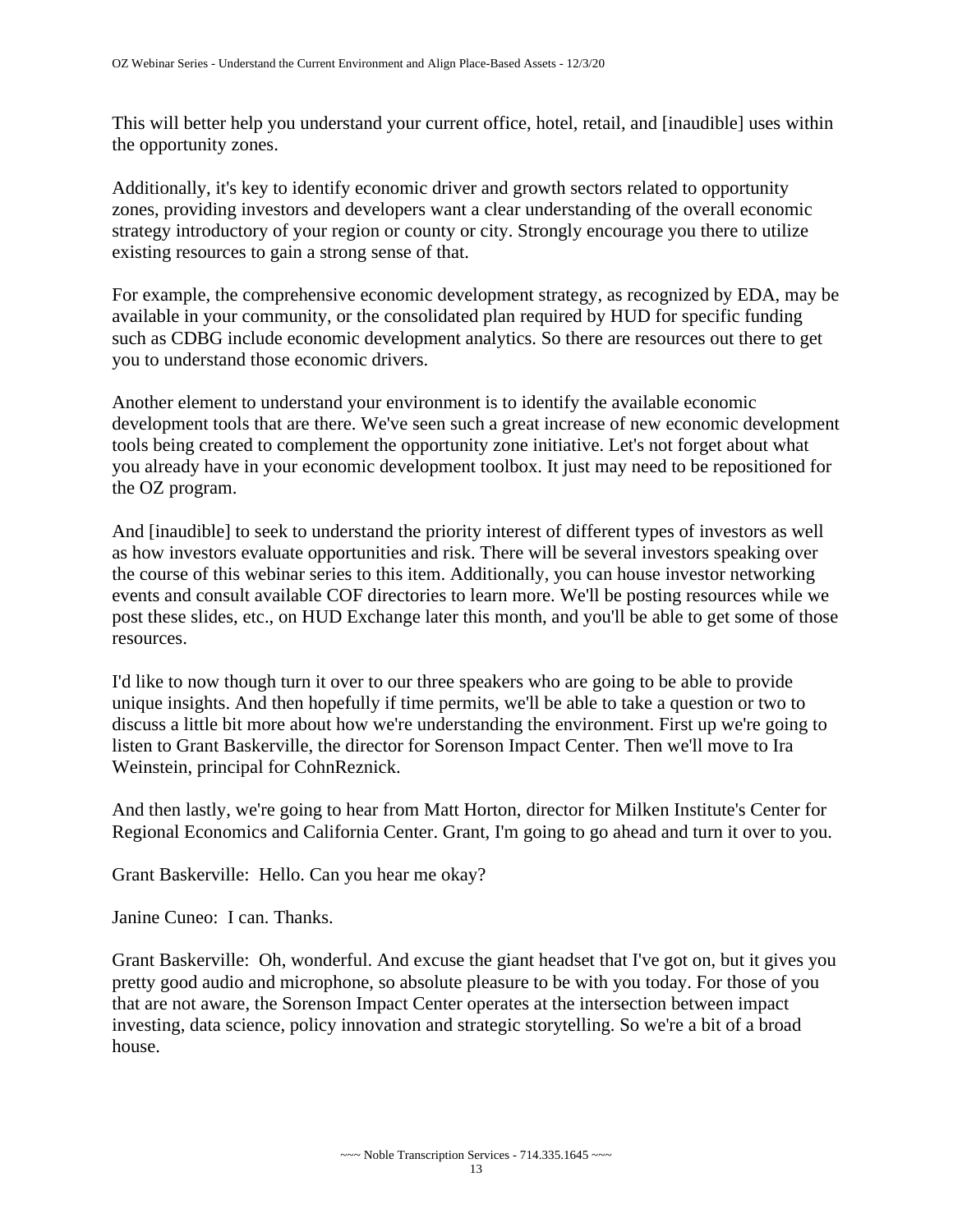We're based at the David Eccles School of Business at the University of Utah and we're founded by the leading impact investor or a leading impact investor, Jim Sorenson. Jim has been a consistent advocate of the OZ incentive from the outset and sees it as a key means to help deliver much needed capital into underserved communities.

If you would just indulge me just a little bit, for those of you, I hope you're aware, the center ran the Forbes OZ 20 top opportunities on catalysts last year, which was a national competition to highlight the best communities and OZ funds out there [inaudible] incentive. And if you haven't already, please do take the opportunity to watch the short Impact films and read our articles that were posted on Forbes.

You know, the folks that were profiled, not only as part of the top 20, but also the grand prize winners, which are listed here, were just doing some incredible work locally and really leverage on this incentive to the max.

In terms of how the center itself is understanding the current environment, this is really grounded in the work that we do. And a large part -- I just want to talk to you a little bit about the development of the rural OZ and Recovery Playbook. So by no means trying to teach granny to suck eggs here, but we know that rural communities are disproportionally impacted and susceptible to economic droughts.

So just as an example, in Grand County, the home of a number of major tourist destinations, including Moab, roughly 45 percent of the employment opportunity there, about 6,000 jobs, are based in tourism which has been severely impacted by the pandemic. So our work in relation to COVID, or because of COVID, has shifted over the last seven to eight months.

You know, whereas 2019 was all about OZs, we are now much more focused on equitable economic development and recovery, of which OZs are still a big part, but it's one tool in the box of a broad array of economic leaders. So in turn, this has evolved our thinking and to the development of the [inaudible] which I mentioned which shares many of the characteristics and echoes the key components of HUD's toolkit.

So the playbook was jointly funded initiative by the Economic Development Administration and governor's Office for Economic Development in the state of Utah, and we were working in partnership with the Utah Association of Counties to support this 24-month endeavor which spans five rural associations of government and 21 counties in the state.

And the background and context is kind of Emily and Ben and Alex have already highlighted in some ways. Rural economic development is hard. It's more difficult to structure and deliver than urban. There are fewer sources available [inaudible] to finance and it's more complex and projects tend to be smaller in size and value.

And not only this. Many rural communities are reliant on a single industry, be that agriculture, energy, or tourism. And in the case of the coal and the extractive industries, many of these have been in decline [inaudible] experience and in decline for over the course of decades.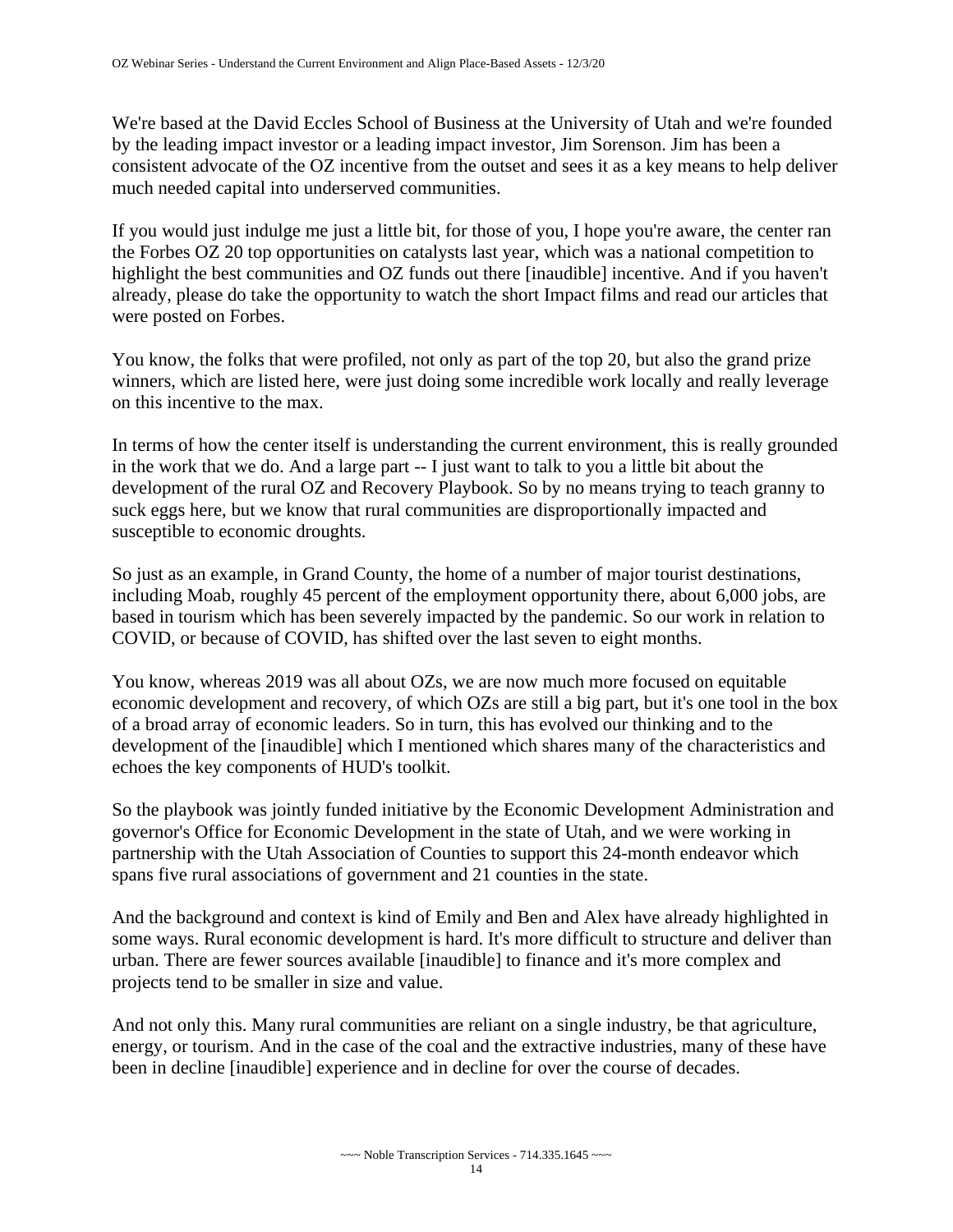So aligned to this, the other thing that we've observed in our work is that Rural economic development officers and officials tend to fulfill multiple roles. So they're advisers to county commissioners and elected officials, they serve as planners, and they're tasked with structuring incentives to track private capital as well, which is a lot to ask of a small team that often only consists of one to two folks.

So for these reasons and more, as I said, COVID has had a huge impact on communities and in particular rural communities. So we see this playbook as a bit of a timely intervention where we have a window of opportunity to learn from the experience of previous recessions and put underserved people in communities first. And it's our hope that the project piloted with rural communities can act as a bit of a model for others throughout the U.S. to follow.

Just in terms of the nuts and bolts, it's the best practice gate bolted together with a technical assistance package which, as I said, it's a two-year funded project. And we cover, as you can see on the model here, a range of key areas, including monitoring and tracking the Impact projects, understanding and assessing community needs, developing an investment pipeline in [inaudible] in local state and federal incentives, marking communications and investor outreach.

And it's designed so that communities, no matter what their stage of development in this kind of life cycle, they can plug into that process. And a lot of this is borne out of the fact that for many communities, particularly rural communities, sometimes their most investable project is a gas station, and that's because of their proximity to a freeway, when in fact their most pressing or urgent community needs might be receiving affordable or quality workforce housing, childcare facilities, health care infrastructure and access to things like grocery stores.

So the purpose of this resource and the work that we're going to be doing over the next two years is really to engender confidence, knowledge, insights and training with key officials, community officials at a local level, and work towards three key goals, which is supporting and assisting workforce development, seeing increased investment in Impact-oriented projects, new business creation and bolstering existing businesses.

I think the other two points basically are a major focus on supporting the best five local economies. You know, as I mentioned previously, many rural communities basically are dependent on a single industry, and so we're looking at diversification. And then the last point is in the work that we're doing in the state of Utah, and we think that could potentially be a model for the rest of the U.S., is in rural settings, thinking about regional growth and perspective.

So not -- trying not to go in on a single project, but view the assets and the pipeline of communities in a holistic fashion to really try to leverage [inaudible] capital. So sorry for the whirlwind and forgive me if I've gone over time, but these are the types of things that we're thinking about in the context of [inaudible] development and really what's preoccupying our minds.

I think just as a last parting comment, COVID has challenged conventional wisdom about where many investors are choosing to put their capital and they're looking at opportunities in Utah, Colorado and other Midwest states. And you need not look further -- not to name names or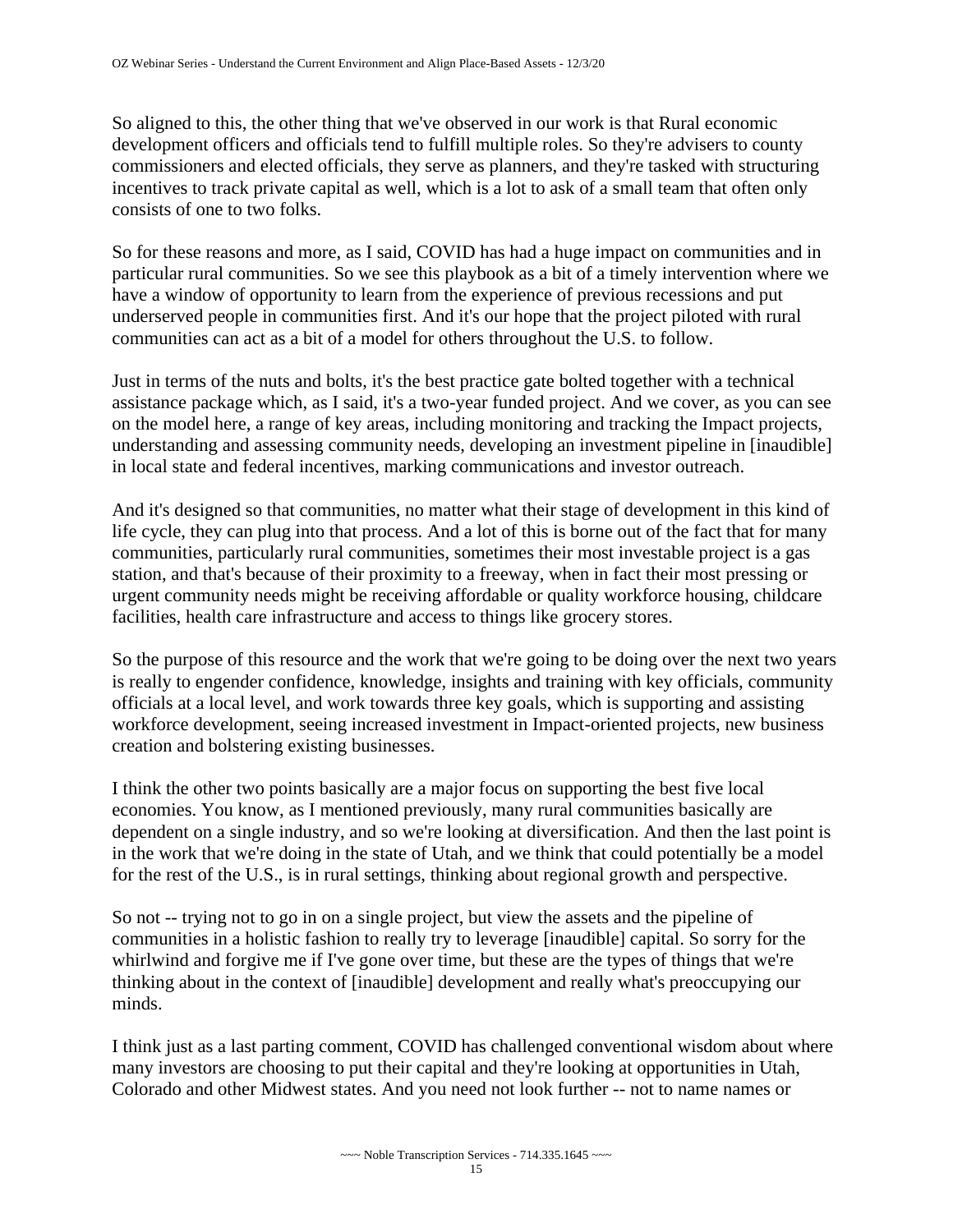anything like that, but I'm a huge fan of the work of four points funding and you can see -- I'd love to talk about that more and I know Stephanie's joining this event and then up to this in the future. But they have been a real game changer for rural communities.

And so I think the means are there. It's just the education and bringing together the key partners which is going to be critical as we seek to [inaudible] from COVID. I won't indulge you anymore. I've just shared a quick graphic which we can cover in maybe some of the discussion. But thank you so much for your time.

Janine Cuneo: Thank you, Grant, and yes. We will be hearing from Four Points Funding on Tuesday so for folks that want to hear a little bit more about a rural, Colorado-based fund, please join us. I'll pass it now off to Ira Weinstein.

Ira Weinstein: Sure. Thanks, Janine. Can you all hear me?

Janine Cuneo: We can hear you.

Ira Weinstein: Okay. Great. So thanks for including me. Thanks to ICF and to HUD for putting this series together. I think the notion of understanding the current environment is more critical than some might think. I feel like even though the program, OZ as legislation, has been around for just about three years, final regs were sort of landed on everybody's desk late December a year ago and we've had a pandemic since then.

So to me, it's rather amazing that we've all seen so much activity in the space. As an accounting and consulting firm, I think we have an interesting vantage point -- and I'll go through some of the observations of that vantage point over the next handful of minutes.

It feels to me like we've had a tremendous uptick in coverage of OZ activity through a lot of different organizations and I think that my comments will reinforce things that Grant just said and things that Emily and Ben said, and a lot of the events I think are reinforcing some common themes, which I think is a good thing.

I think there are always unique aspects to these events and these discussions. But the reinforcing is critical, because I still think there's some misunderstanding of both the technical and the practical application of opportunity zones.

So from our vantage point, we do work supporting investors, fund managers, real estate developers, entrepreneurs and communities, and that's sort of the approach we've taken actually in a book that we published a few weeks ago where we broke the chapters of the book down across those different areas but with the intent to create a bit of a layperson's guide to opportunity zones and emphasize the idea that it's important if you are playing one of those roles.

And granted, many people play more than one role, but if you're playing one of those roles, to be deeply embedded in the nuances of that particular role, but have an appreciation for the importance of taking a holistic approach and understanding every aspect of this and being comfortable with sort of the way in which all of these pieces kind of interact.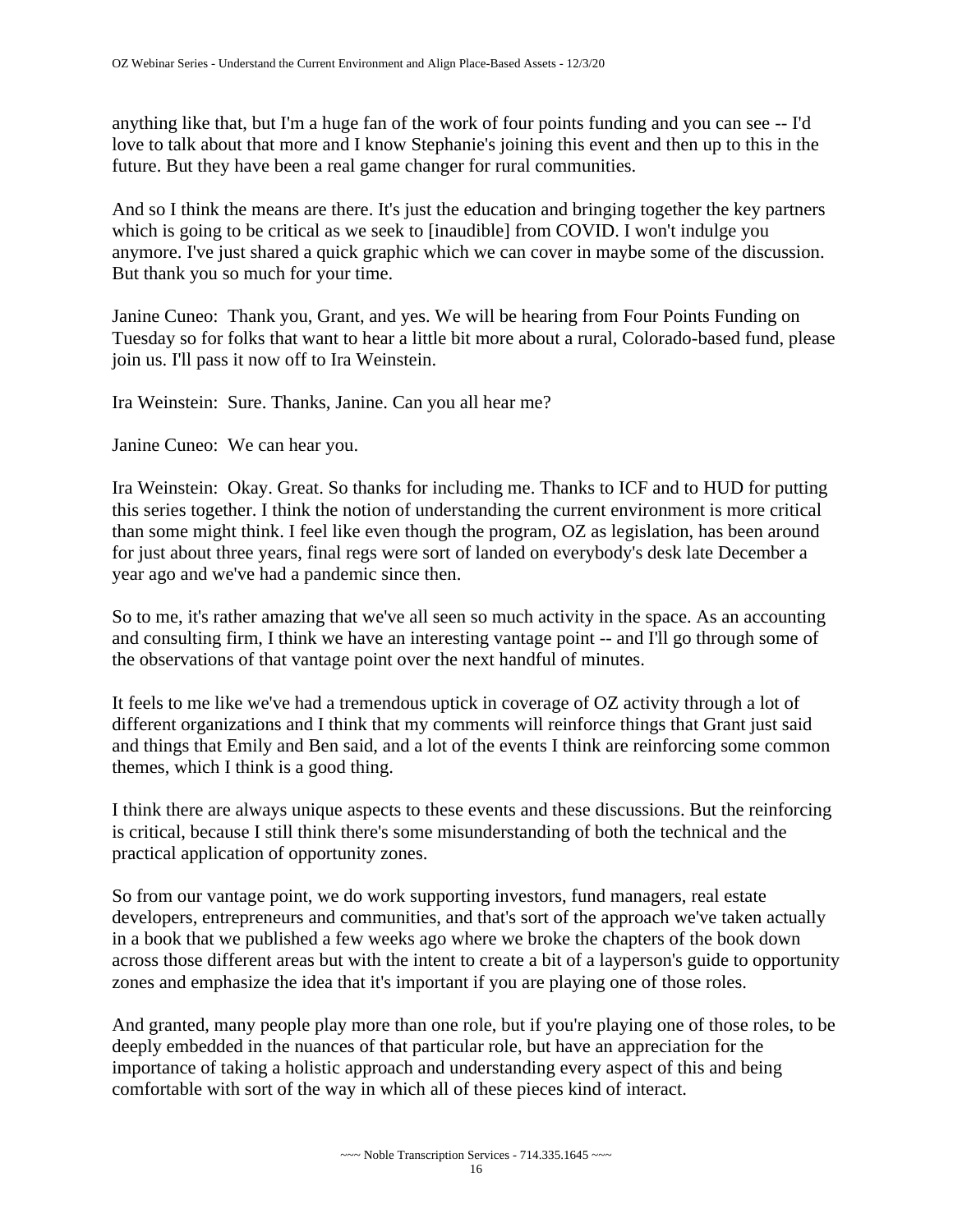And one of the places I certainly want to focus on today is on the community side. We wanted to take the approach of looking at things from the community perspective and I think it aligns very nicely with the toolkit in talking about the whole notion of kind of steps folks want to get comfortable with as a community in preparing yourself for investment, not necessarily being sort of a tactical and reactionary community but being proactive and strategic in creating an opportunity for things to happen within your community that are exactly what you'd like to happen and are consistent with the strengths of the community.

I think Grant sort of alluded to that a few minutes ago and kind of this notion of emphasizing the strengths in a community, the existing infrastructure and being able to build on that. And infrastructure could literally be physical infrastructure as we're seeing in some instances where that's possible, given ownership of assets. Or sometimes infrastructure among asset classes, and I'll get into that in a minute.

I think it's important to sort of think about it from the perspective of four steps, engagement being the first one. And we're starting to see folks get much more focused on engagement and what that means, that notion of being proactive as part of that developing this sort of educational mindset, doing a lot of planning and planning with both local folks and folks external to your particular locale, that notion of identifying tools, Janine and others have alluded to it.

Sometimes it's creating new tools. I think there are a lot of powerful opportunities that we're seeing at the local level for folks to support new opportunities for local incentives that can have additional impact but also sometimes doing things as a legislative or regulatory matter at the local level to reinforce things like the ability to create reporting mechanisms, the ability to reinforce best practices and best efforts around job creation and other connective tissue within a local community and then actually being involved in the facilitation of the transactional activity.

One of the things that I think's interesting, Grant made the comment -- I think it was referenced on the prior panel about the implications of COVID. One of the things that's been interesting to us that -- I know we don't like the way we got here, but maybe a silver lining of COVID-19 is, is strikes us that you see a lot of people that are much more long-term in their thinking because they appreciate the sort of fragility of things.

And in addition to being long-term in their thinking, I think there's a level of social consciousness that's increased I'd say pretty dramatically as people have thought about the world that we're living in and the impact that something like a virus can have on so many people and the economics of a particular locale. I think it's given a different kind of focus.

And I think to some extent to start with, at least on the investor side, we see the social consciousness tend to be a little more generational where, for those with wealth and the ability to invest, they may be more likely at a younger generation to have the inclination. But we see that sort of spreading a little broader outside of that younger generation as well.

I think that that's an important element because I think it speaks to the importance of thinking about things from an impact standpoint, the ability to measure impact, and in measuring impact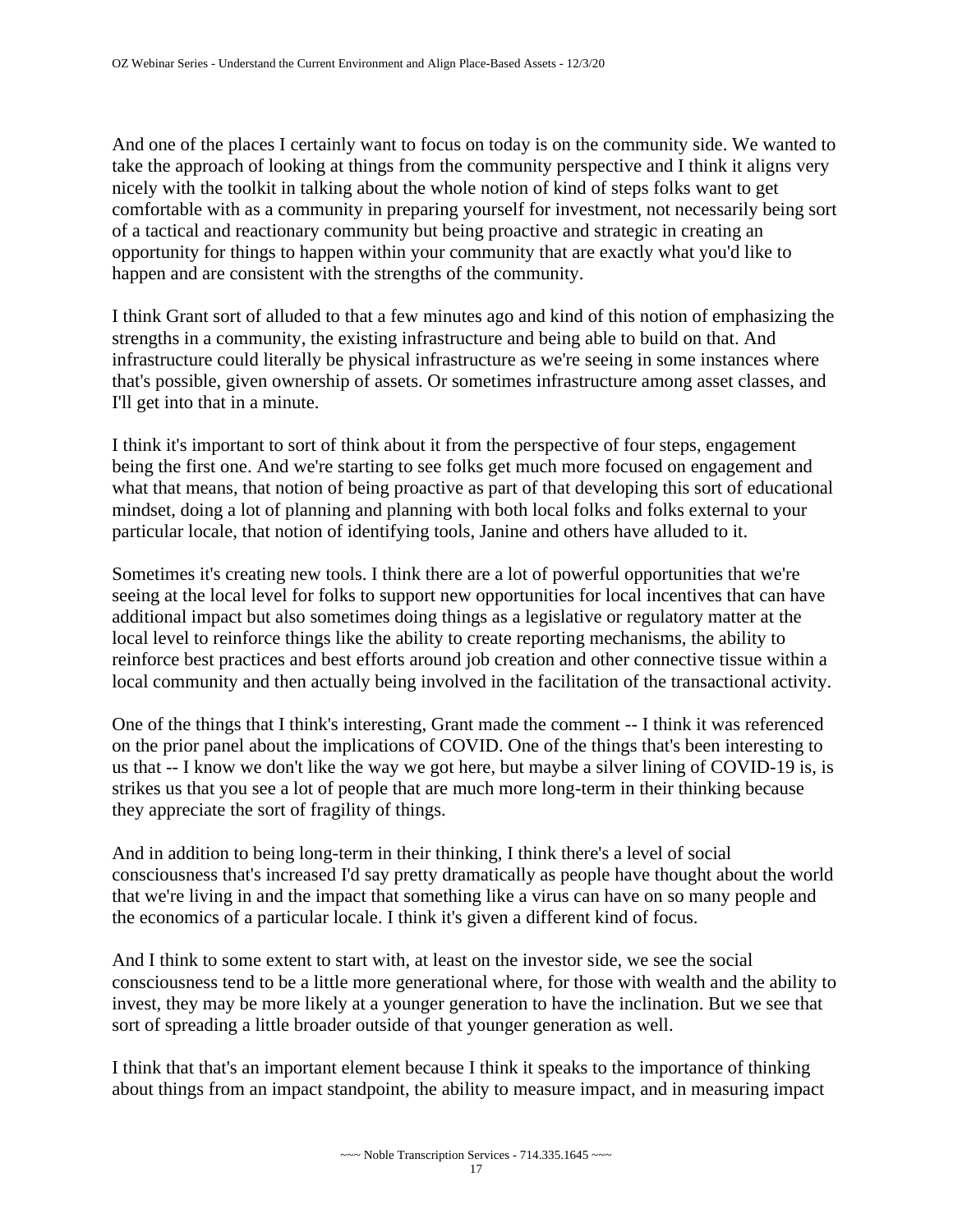the ability to think about how things are not just about the current financial state but the current financial state coupled with impact that may create a broader economic opportunity down the road and over the course of a 10-year or longer investment hold, and the extent to which that needs to be baked into people's expectation of return and they get a different feel for it view of what return really is and how to incorporate impact into that process.

The other thing we're seeing that's interesting and I think should be thought about more significantly is the democratization of investment, the ability to bring more people into that investment category. I think people were very focused on this idea that it has to be uber-wealthy. And that's great if it exists but I think it's important to consider more of a democratization and the ability also to have some side-by-side investment where people are coming in and being able to invest in their backyard.

The kinds of backyards we've seen, we've seen it in a lot of secondary tertiary cities and I think that's been powerful for many. We've seen a lot of cities where there's local investment and people stepping up more than they did and other instances where I think opportunities zones to shine the light on communities where people from outside are looking differently at certain places as a long-term opportunity.

I live in Baltimore, Maryland. You'll hear later in the series from Ben Siegel. The economic development agency here was smart enough to hire somebody. That somebody happened to be Ben who is incredibly valuable as a resource, as an asset. But the notion of having somebody that plays a role where they can really be an OZ coordinator, a czar, if you will, in a good way, to really help facilitate things I think is critically important.

The other thing that's important, anchor institutions. We're seeing a lot of activity happening with the support of universities, health systems, large employers both for and nonprofit. And I think this goes to collaboration as well. That's sort of the collaboration within a particular locale. We're also starting to see collaboration outside of locales or across geography where people are starting to think about best practices and a lot of forums like this where you can better understand what's happening in other communities.

It's not a competitive environment because the potential capital gain to be invested is so significant that there's plenty to go around. It's not like some other programs where there may be a more constrained amount of subsidy and therefore people are a little bit close to the vest on things.

I would say quickly the other subsidies, we are seeing quite a bit of greater sophistication on structuring to incorporate other federal programs, tax credits in particular. So we're seeing the low-income housing tax credit to some extent utilized with OZs, the new market tax credit, the investment tax credits, both for renewable energy and for historic rehabilitation. And then I quickly say that, from an asset class standpoint, we are seeing a predominance of real estate and particularly housing, but we're starting to see a lot more renewable energy.

We're seeing some hospitality notwithstanding the challenges the industry's faced with the pandemic and we're starting to see education, technology, manufacturing and health care step up,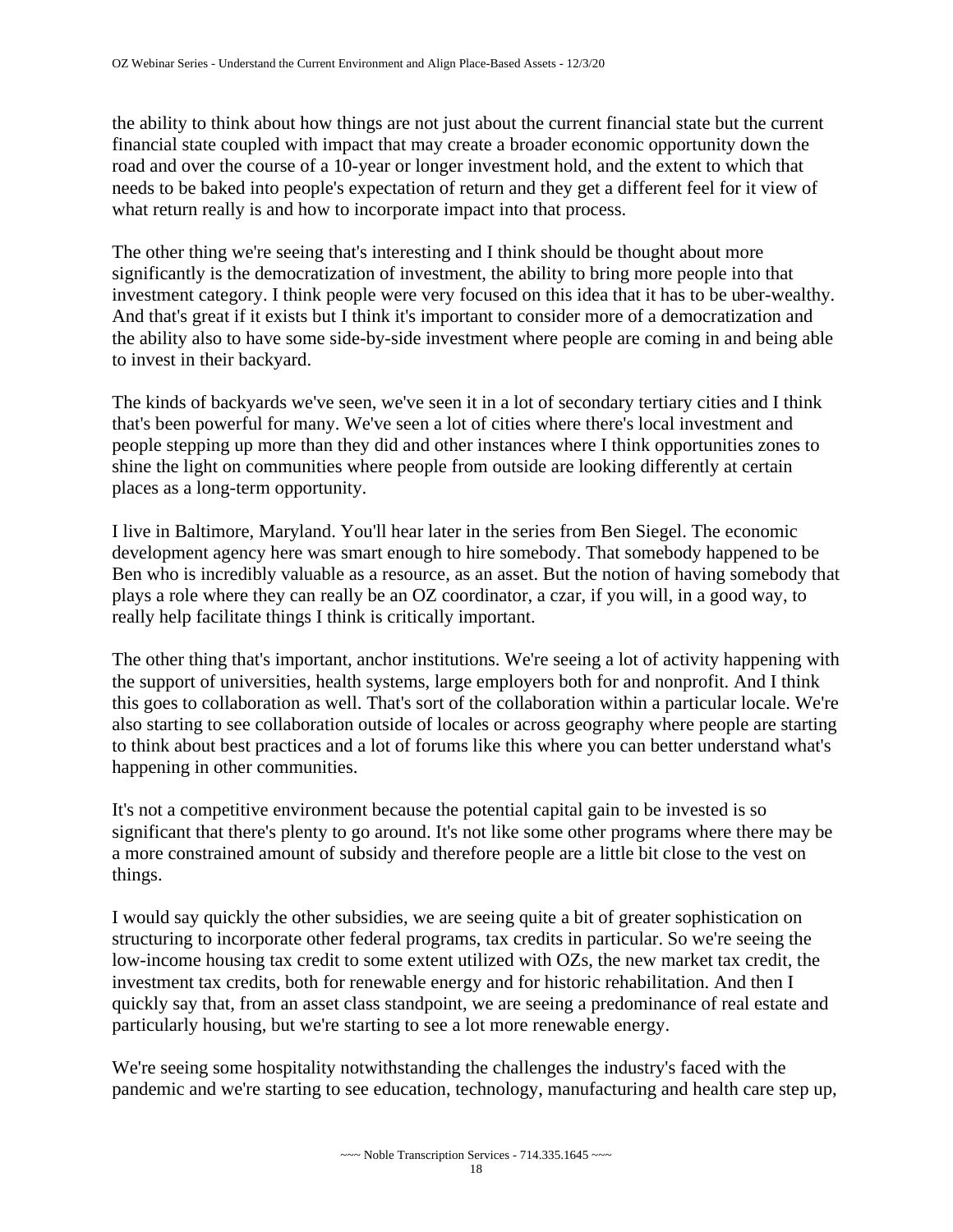and we're seeing it both in these sort of standalone circumstances and across some really interesting incubator strategies which I think are very valuable in just about every community and especially if they kind of focus back on the cluster that speaks to the strength of the economic development potential in those communities.

Janine Cuneo: Thank you.

Ira Weinstein: [Inaudible] back to you.

Janine Cuneo: Thanks so much, Ira. That was great, great information. I'm going to pass it onto you, Matt.

Matt Horton: A lot there and I don't mean to rehash about what has already been said, but the understanding opportunity zones from an economic development perspective, I think the institute was pretty early on in getting to that prospect, if you will. And what that means for local and state governments in terms of aggregating [inaudible] projects and combining different practices really for us honed in on what a governance strategy is.

And if you -- if we're looking at the current landscape in understanding some of those challenges and barriers for the local and state governments, even before COVID wrecked the local and state budgetary assumptions and models, the capacity of local and state government officials to, just from a pure staffing levels, was one of last elements to -- or even still struggling to recover from the last economic downturn.

So understanding some of those barriers that are still with us and growing, in terms of what that means of capacity building and just sheer talent deficiencies at local and state levels is good for us moving forward. But a lot of what has been said today I need to cover. I'm not sure if I have control of the slides, but we can go to the next one.

Obviously the opportunity that exists has been well-established and this is just some of the work that Milken has thrown at this process for the past two years or so, just understanding where the opportunity lies and some of the challenges with alignment. Next slide.

And the understanding element here from the economic development imperative, we really drilled in on a few core elements. One that I'd highlight here is that although the -- we spent a lot of time talking about the challenges of opportunity zone and deal flow and the project pipeline. But one of the core disconnects I think that we can call out is the programmatic elements don't necessarily align with the process of governance and state and local levels and that the opportunity zone tax incentive is available for investors but it doesn't really map out from a project level or a governance programming aspect.

There's nothing there for local and state governments to adhere to or apply for like on the granting process which is governance speak. So the economic development disconnects there are aligned up pretty early. Next slide.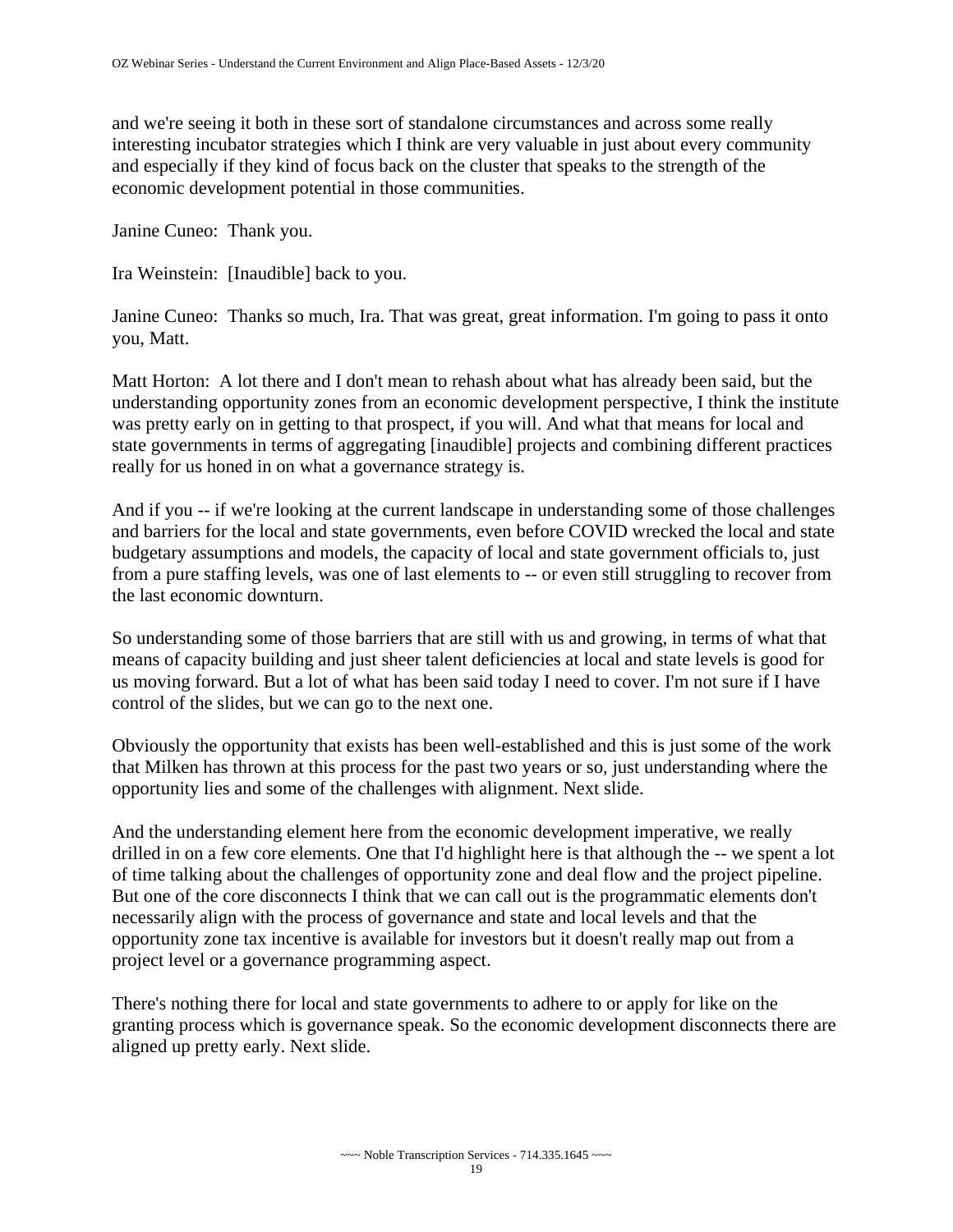And excuse my bad clipart here but understanding that from a local and state town level, staffing, like what are investors looking for? There's still a divide there that we need to implement on the government side. So the capacity, the certainty. How do we create a notion of certainty in the project pipeline? I think that's really well-established in the toolkit that you guys have been developing and throughout some of the comments of this webinar series.

But further, how do you engineer a rate of return that's on the governance side for local and state leaders that's built in on the community benefits is a challenge because of some of those inherent disconnects. Next slide.

I thought from the rural side, grant did a really good job of talking about a disconnect on the aggregator in terms of small projects, rural and what key industries we may be able to engineer support for from a business formation standpoint. But if we get to that highlighting further on that governance element, I think -- next slide -- this acceleration curve, which was developed in part by my friend and colleague Dan Carol at our Center for Financial Markets, really gets into some of the core elements that local and state leaders will have to solve for in order to really make good on the economic development promise from a phased approach.

So whether that's the readiness and the assessment of market impacts and asset and opportunities, whether it's the predevelopment incentives and align some first loss capital with some deal jockeying and speaking to some of that capacity issue that we noted early on in this presentation, and getting up into scale, like, how do we aggregate project deal flow? How do we insulate that deal flow with the notion of certainty? Next slide.

And this is where I'm competing with Grant for best flowchart of the day. But in terms of that public sector role on the capital stack in blue is what we're really calling attention to here. So how do we contain all of the community benefits at the end result of infrastructure or economic development. How do we solve for some of those barriers of time and create a deal flow or a project pipeline that investors know is certain and they'll get returned.

But at the end of the day, the community will benefit from improvements of jobs and housing and other kind of resilient infrastructure improvements they were hoping to see and are already planning for because -- next slide and last slide. I promise.

This kind of short kit approach, shortcut approach may be better, said in order to solve for some of those governance issues no matter where you're at in the economic development process, we think with this curve here, whether you can -- whether you have a project pipeline, whether your regional planning process, the municipal planning organizations or the council of governments, who are already planning for projects or infrastructure improvements, whether we can wrap some deal flow certainty around those or align financial incentives and toolkits to that, this alignment step here or the technical assistance we think ideally this will generate the pipeline of projects that's either guaranteed to be [inaudible] ready or has some certainty attached to it. But there's an expected level of profit and return that allows both core investors and neighborhoods to benefit.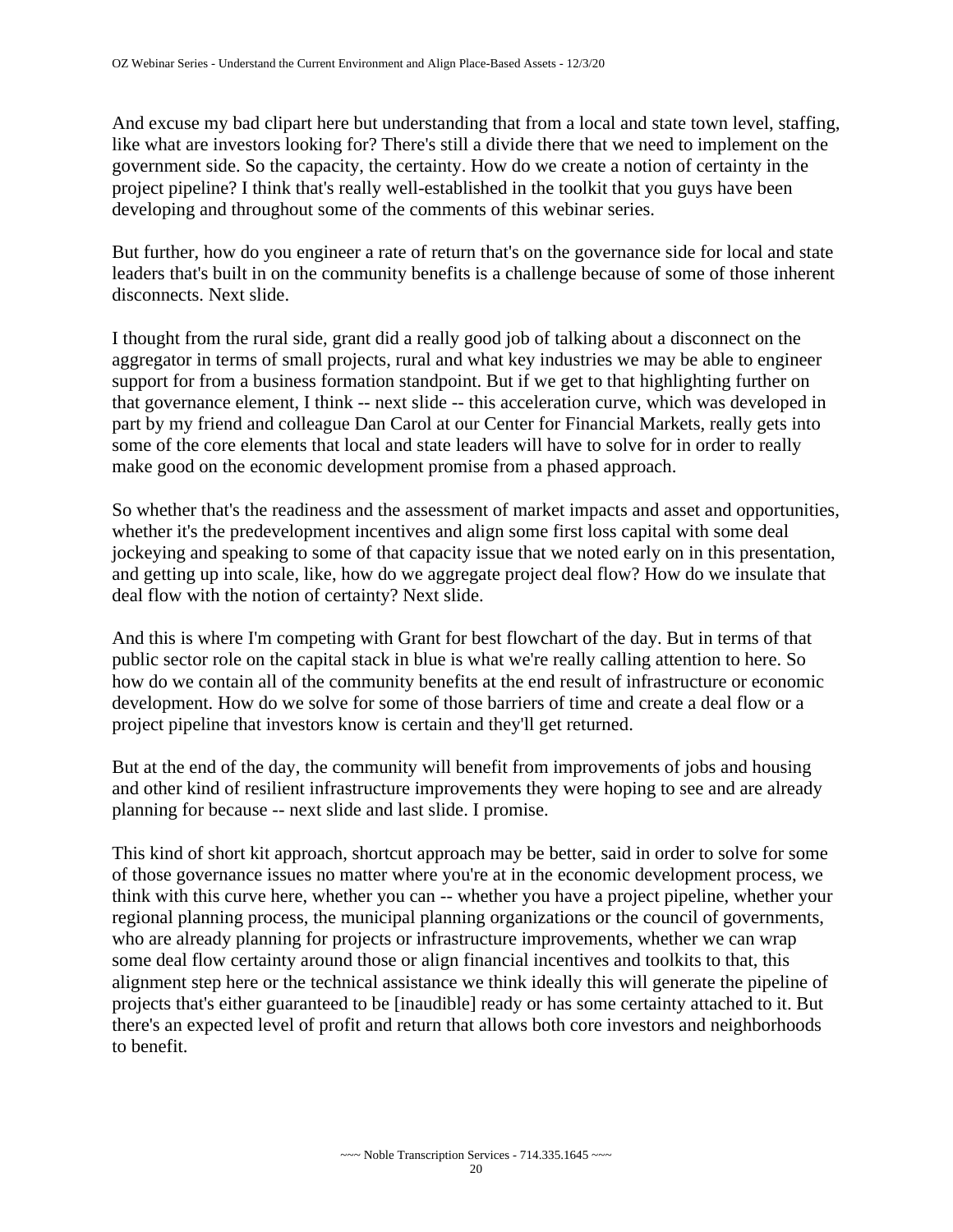In this sense, the role of leaders for the Milken Institute primarily rests in developing this framework, this governance framework that understands the community and economic development imperatives and commoditizes a local pipeline.

Janine Cuneo: That's great, Matt. Thank you so much. Let me grab a question for you. Grant, maybe I'll go to you first if that's all right, coming back to you. Can you provide any insights on how impact investors see their role in the community capital stacked? And does that role change when you're investing in rural or small cities?

Grant Baskerville: Thank you so much and thanks Matt and Ira. I was totally engrossed there in listening to both of your comments. I think, broadly speaking, I think the impact investors are kind of [inaudible] impact reporting and community projects. Linked to this, I would say that I think the impact-oriented investors can help leverage indifferent sources of capital to the stack.

So when you're thinking about philanthropic dollars, when you're thinking about even the utilization of historic or low-income housing tax credits, there's an abundance of examples out there where impact-oriented investors, some of whom both Emily and Ben have already referenced, have done a great job in kind of aligning that.

One that comes to mind is Large-Scale Development by City Foundry in St. Louis which is a mixture of housing [inaudible] offices, grocery store and entertainment complex. And I think it's an over 100-year-old building. And what they were able to do was fold in \$40 million of historic housing -- historic tax credits and also secure a loan from a local anchor institution in the form of St. Louis University.

So in short, I -- alongside other debt and kind of [inaudible] options, I think there are a range of impact investors out there or funds offering out there that are [inaudible] above our market rate returns with that kind of impact mindset and impact measurement mindset front of mind.

Janine Cuneo: Thanks. Ira, how about you? What do you see as any insight you could provide on how impact investors see their role in the community capital stack? Specifically kind of relating to that small city, rural focus.

Ira Weinstein: Yeah. I mean, I -- first of all, I think the OZ, especially with more activity than people might have expected in rural communities, I think it's going to create a more effective framework. I mean, I think maybe this isn't exactly -- you asked about sort of the perspective of the investors.

I think from the marketplace or what the investors can learn from one another is how to sort of synthesize what impact really means. Because I think right now there's such a -- sort of a [inaudible] view of that and lots of people are doing really interesting things but they're doing it in very different ways.

And maybe to some extent, OZs I think will at least give people, again, if they're collaborating across their deals, the ability to sort of think similarly about how to measure impact and how to give impact greater sort of sustainability and then therefore grow the space. And in turn, I think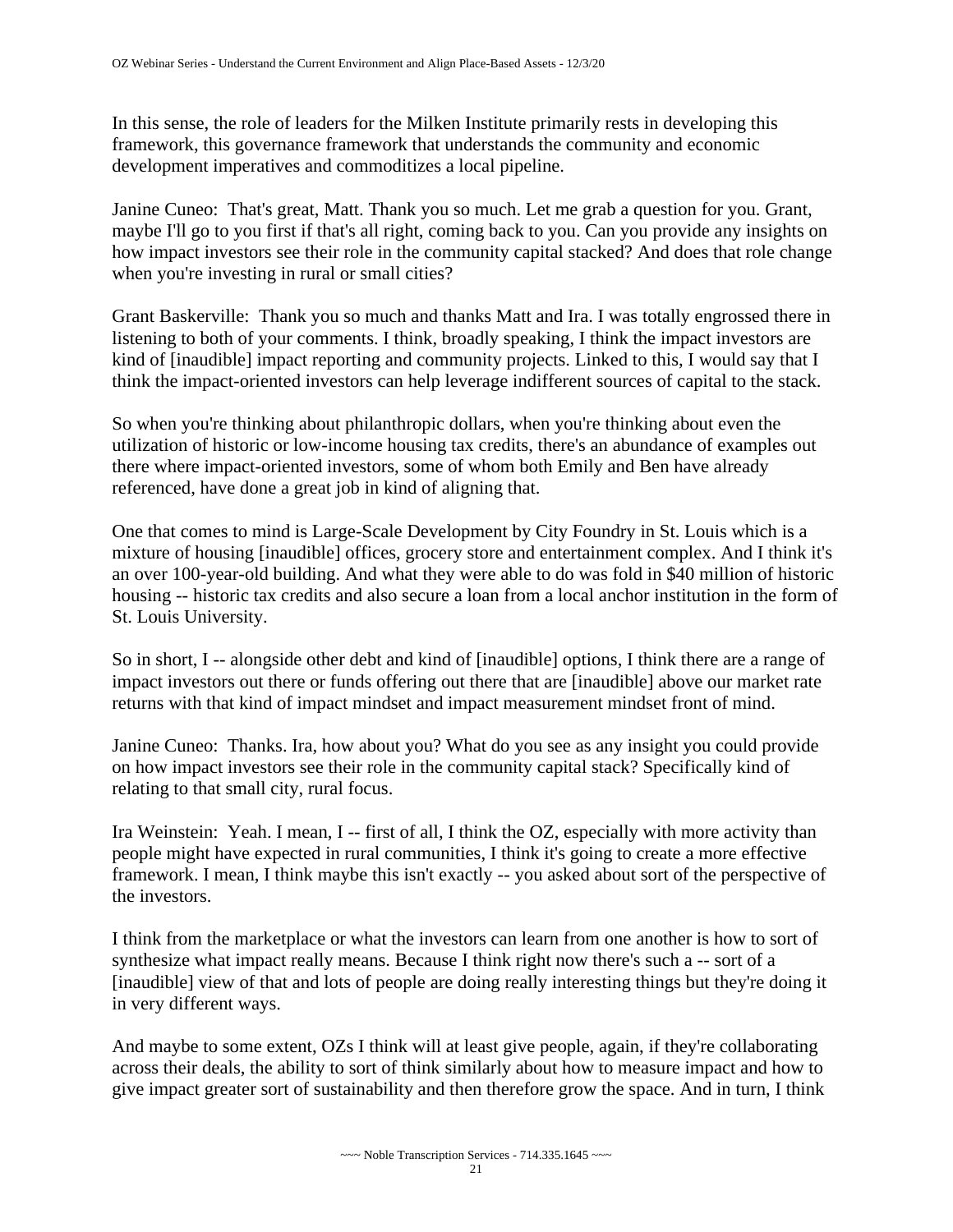that will create a larger sort of [inaudible] of capital, to Grant's point, that then can be an additional element of the capital stack and sort of buy down the cost, if you will, in a very different way.

I think at some point though it's got to be realized that this can't be all about sort of gravy for an investor exclusively. There has to be a way of sharing that incremental value with the opportunity and all the stakeholders within it.

Janine Cuneo: Any additional insights, Matt?

Matt Horton: I'm not sure. I think -- I mean, that's -- I was just going to say ditto. I think those types of impact focused outcomes can also be built in again on the governance side. It -- I don't think you can leave that all up to the investor. The -- I think the onus of leaning in or putting the shoulder to the wheel on what that pipeline is going to be engineered around or what are the outcomes, I think the communities and local governments, state governments have a role to play in that as well, if they're trying to realize some of those other community benefits or social returns.

Janine Cuneo: Great. Thank you all three of you for this excellent conversation. I think we're slowly getting to understand our current environment or I think as we should say, as our current environment continues to change on us so much, we'll continue to assess and reassess it. So thank you each. I'm going to go ahead and pass it over to my colleague Erich who will be moderating and presenting on the next panel.

Erich Yost: [Inaudible] to Ira, Matt and Grant. Much appreciate your discussion on that step of our roadmap. After developing your shared understanding of these community needs and investment opportunities among your potential opportunity investors and local stakeholders, the next step for community leaders is important to understand, how to align your local assets and resources to achieve a common aligned interest.

This includes learning from both traditional economic development strategies, but also from some emerging and innovative techniques that we're learning about for community wealth building. The alignment of place-based assets and resources is so critical to building both and strengthening your opportunity zone ecosystems and for local economic development.

Most opportunity zones really include underutilized land and property and so innovative solutions for the utilization of this land are being explored and leveraged in opportunity zone ecosystems and investments being made throughout our country.

In economically distressed communities, does an adequate infrastructure also exist that's a result of historic disinvestment. And that can really stand in the way of attracting renewed private and public investment. So to support opportunity zone private and public projects, local leaders should align the capital improvement plans with the improvements that are needed most by the industry sectors and that are expected to drive the demand for space in your opportunity zones.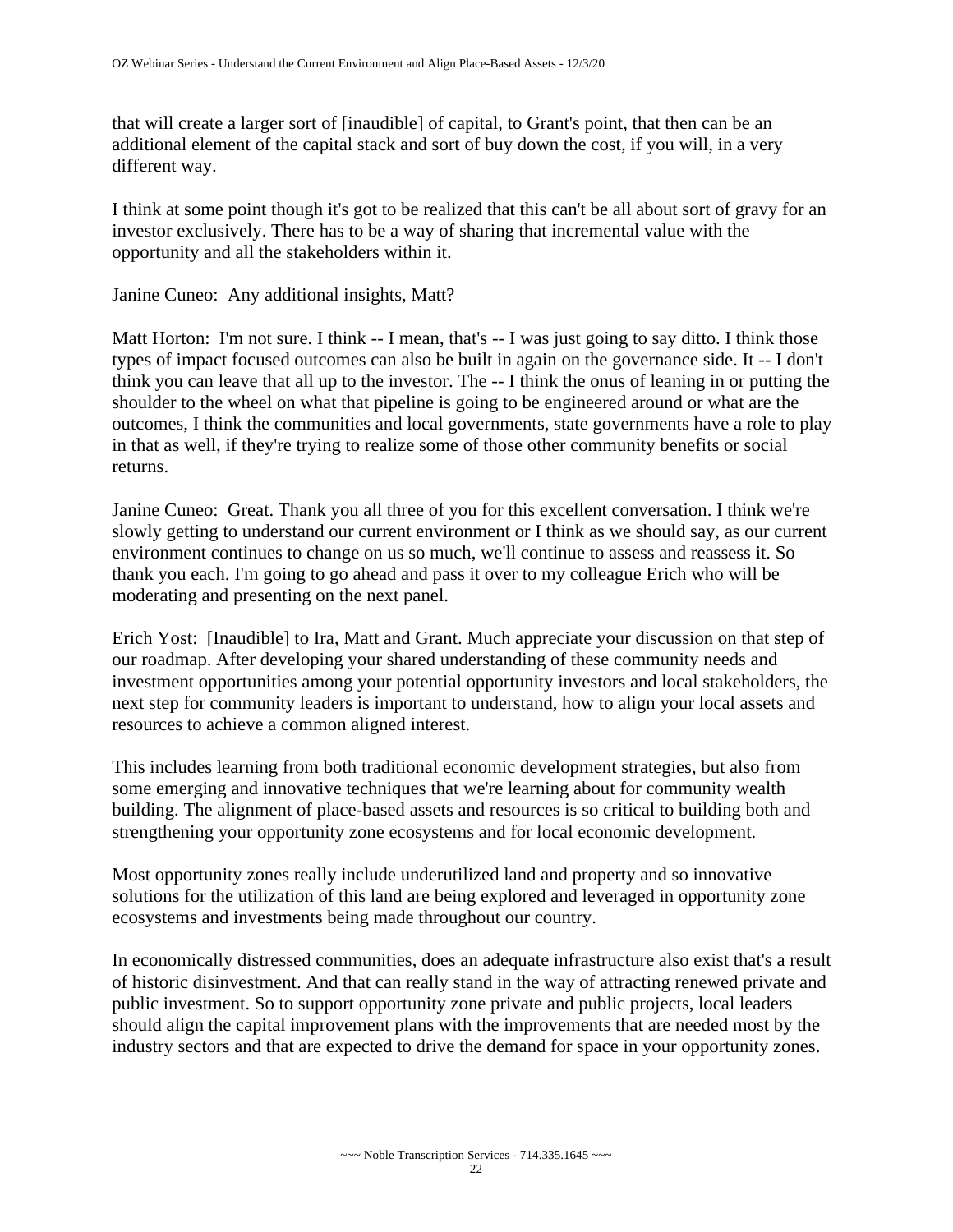For many of these communities with opportunity zone designations, there's several potential sources of financial support that exist to facilitate qualified opportunity zone fund projects as well as some parallel efforts and community revitalization and wealth building to bridge the racial wealth gap.

Opportunity zones and community leaders in the public and private sector are leveraging existing and newly aligned federal, state and local resources for economic and job development and community workforce development. Philanthropic and nonprofit community partners are vital to the alignment of place-based assets and resources to ensure the impact of qualified opportunity zone investments benefit the most vulnerable in our communities and provide the social impact that is mutually beneficial for long-term success for local and incumbent residents and business and those moving to these communities.

Our honored speakers in this session will be sharing information about philanthropic and state resources that have been leveraged for building opportunity zone ecosystems aligned to local priorities and local residents' needs.

Before I turn it over to our speakers, I'd like to share some information about our federal resources that we have aligned to opportunity zones, building off the information shared by our keynote speakers.

So as previously stated, the federal government and my federal agency partners strive to offer tools, resources, capacity building and technical assistance so that local communities can partner with your local community needs and priorities for opportunity zones. To date, as shared, over 338 federal grants and programs from 20 federal agencies have been aligned with the opportunity zone initiative.

In many instances, federal grant applications, as we shared, include these preference points or priority consideration for this alignment of your federal grant applications to actions and opportunity zones or with opportunity zone investors interested in investing in your communities.

Each month, on HUD's opportunityzones.gov website, we publish this detailed list with all the federal grants and programs aligned to opportunity zones. But it also includes new editions to the report for newly released federal grants and programs or for federal grants and programs that were previously offered and are now accepting applications.

So local leaders have really seized on this advantage to improve the likelihood of securing federal funding to support your local development and complement qualified opportunity fund investment in your opportunity zones. These federal grants are available to decrease project costs, make urgently needed investment and infrastructure, support community economic development, strengthen education systems, provide public safety improvements and promote economic and workforce development.

To date, 289 federal grants from federal agencies have offered opportunity zone benefits in their applications and since our federal agencies began offering benefits to opportunity zones on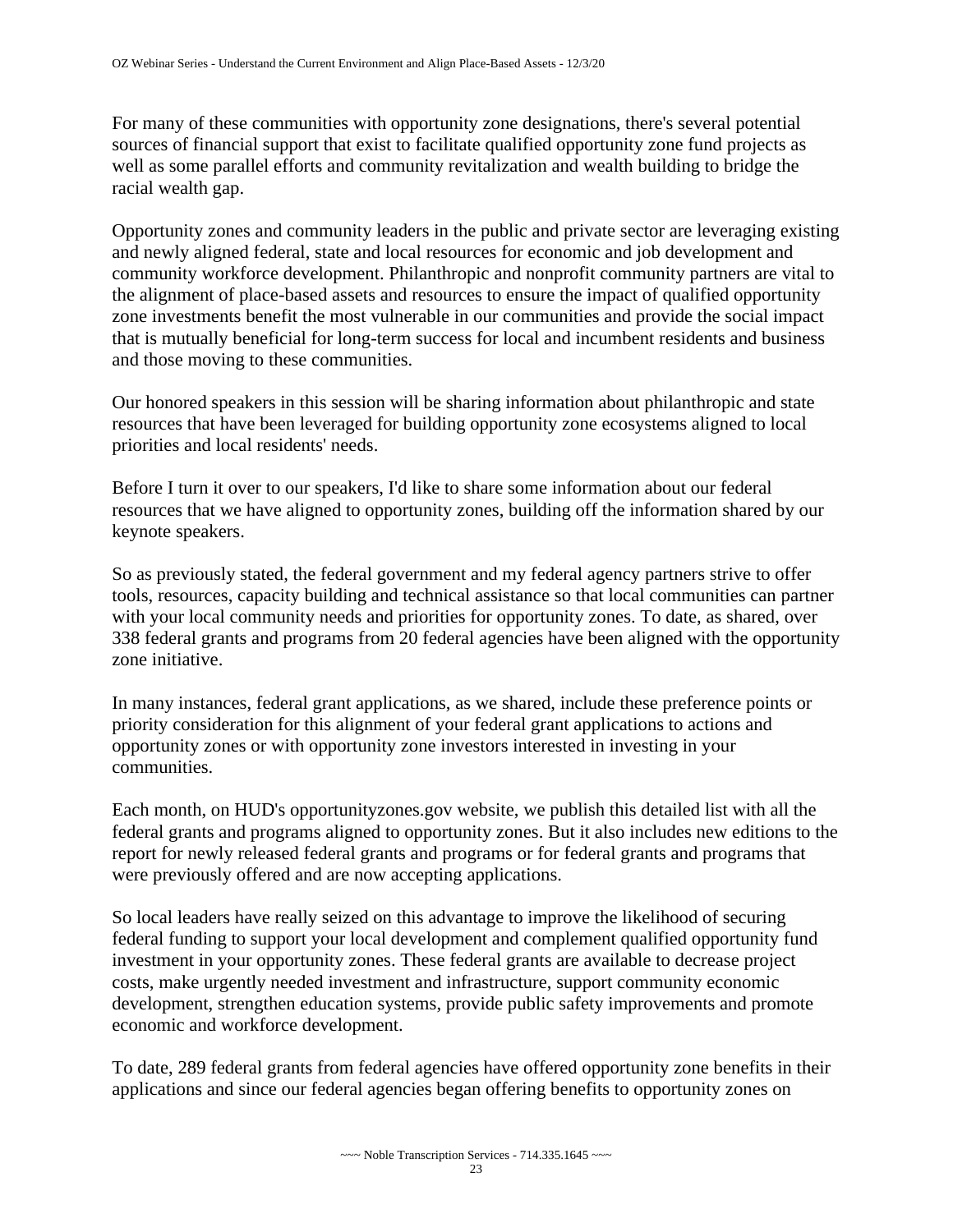grants and programs that have been awarded, and each year we continue to see new grants and programs offer these benefits.

In addition to the federal grants, 13 federal agencies have aligned 49 federal programs to opportunity zones. These include programs such as the USDA Farmer's to Families Food Box program, the Economic Development Administration's Catalyzing Investment in Opportunity Zones Challenge, HUD's incentives for FHA mortgage insurance for multifamily properties in opportunity zones, and for our rental assistance demonstration program, ETA's Local Foods and Local Places technical assistance program. Also, the FDA's 504 and 7a loan program and their Community Advantage loan pilot program.

The FDA also has provided guidance for governors to possibly designate opportunity zone census tracks that are not HUD zones with the HUD zone designation. And at our federal partner at the general services administration, prioritization for federal government buildings and leases is now in the guidance for opportunity zones.

So in both HUD's Opportunity Zone Toolkit Volume 2, and in the White House Opportunity and Revitalization Council's best practices report, we provide a variety of examples from the various federal agencies that have awarded federal grants to communities that have leveraged their opportunity zone benefits in their grant applications.

I'd like to share now with you some of these examples of communities that have leveraged federal grants that have offered opportunity zone benefits. The Appalachian Regional Commission's power grant has provided much needed federal investment in Corning, New York, Somerset, Pennsylvania, and Birmingham, Alabama. These grants have helped to expand high fiber optics, provide construction of a new detox unit of a nonprofit community asset that treats individuals struggling with substance use disorders or building local capacity for opportunity zone investment.

Our federal partners at the U.S. Department of Energy have made grants to increase the enrollment, education attainment and completion of studies focused on energy and STEM education and training in opportunity zones. The U.S. Department of Education recently awarded their teacher and school leader incentive program and teacher quality partnership program grants, and all the grant awards will take place in qualified opportunity zones.

At the U.S. Department of Health and Human Services, grants have been awarded to provide low-interest loans to create and expand restaurants within seven opportunity zones in Oakland, California, and to expand a custom shirt manufacturing business in Huntington, West Virginia. At my agency at HUD, we've awarded our choice neighborhood implementation grants to housing authorities in Los Angeles and Philadelphia for projects in opportunity zones.

The Department of Justice has awarded a grant to improve reentry for adults with cooccurring substance abuse and mental illness to help residents reenter the community which will in turn help to reduce recidivism and promote public safety in opportunity zones. And then at the Department of Labor, they have also awarded funding for reentry programs for 600 individuals between the ages of 18 and 24 in Tampa, Florida.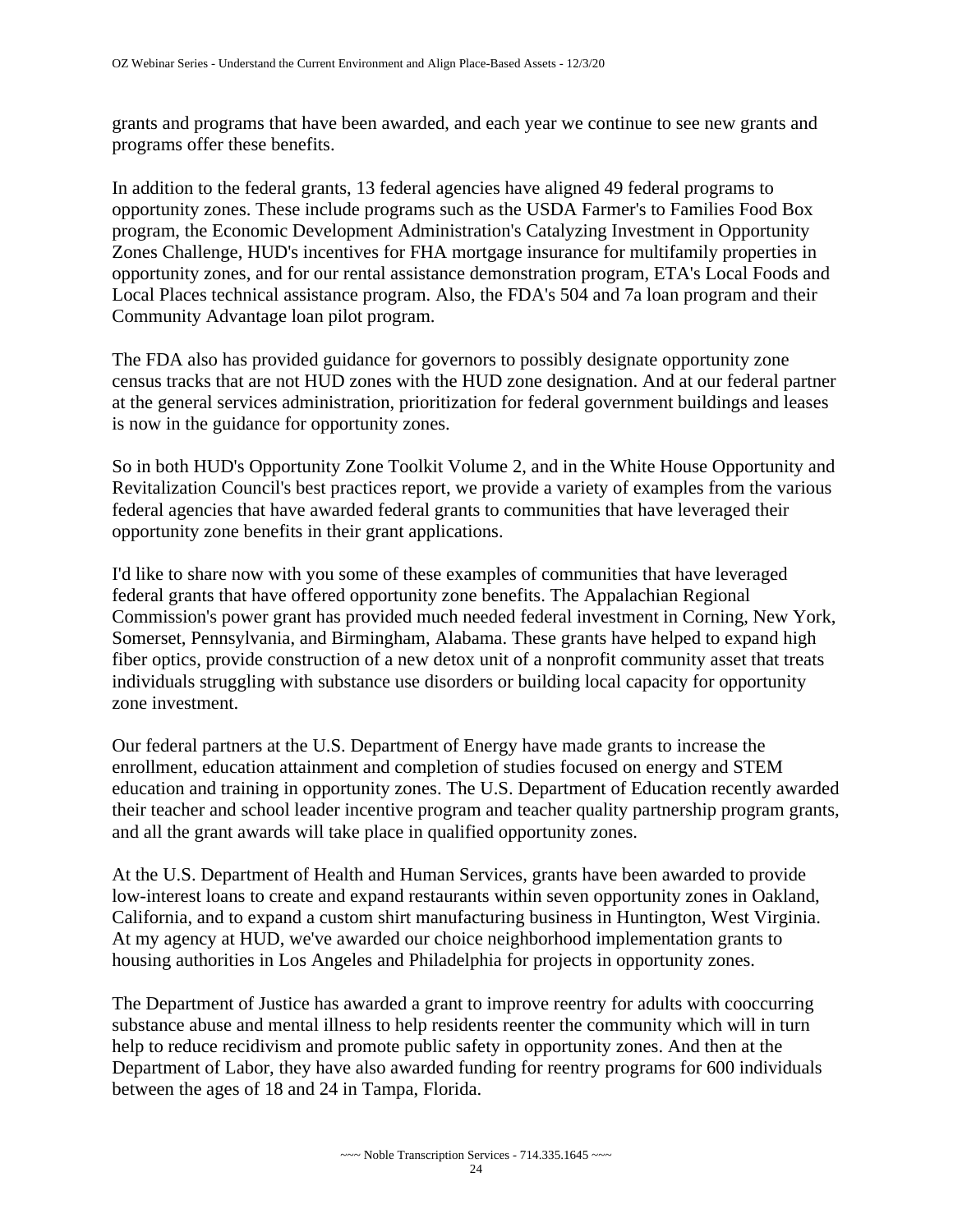And the FDA's Growth Accelerator Fund competition provided awards to accelerators and incubators to supported company formation and training. Their 2019 and 2020 competition awarded 15 accelerators that support local entrepreneurs living in or whose business are located and operate in opportunity zones.

And lastly, our federal partners at the U.S. Department of Transportation have awarded muchneeded infrastructure improvement grants for ports located in opportunity zones in Miami and in Los Angeles. So my federal partner agency leaders and staff commit to supporting your work in opportunity zones and helping you to align your federal resources.

We look forward to continuing to offer benefits to opportunity zones and future federal grants and programs. I'd now like to turn it over to Greg Johnson from the Rockefeller Foundation to share information about how his organization has supported the opportunity zone ecosystem, followed by Director Lydia Mihalik from the Ohio Development Services Agency to share information about how state resources have been leveraged for opportunity zones in Ohio. Thank you. Now I turn it over to Greg.

Greg Johnson: Good afternoon everyone and thank you Eric and Janine and the team for extending the invitation, Mia for your leadership and for your hospitality. I'm really happy to be here with you all virtually today. By way of introduction, at the Rockefeller Foundation, we are busy fighting for vulnerable families who have been locked out of prosperity here at home and around the world. In the United States, our work is focused on benefitting America's low-waged workers.

Between the cost of housing and food and transportation and childcare and health care and taxes and other expenses, things like a cell phone, their wages are just not enough to make ends meet. I don't have to rehearse this with you, but when it's tough to get by, it's even tougher to get ahead. Income and equality in our country is as bad now as it was before the Great Depression. Tens of millions of our fellow Americans are working hard. They're playing by the rules but the American dream feels more out of reach now than ever before.

And for many of the most marginalized communities, it was never very accessible to begin with. In the face of these realities, we all have a path to choose. The foundation had a path to choose. We could choose to be cynical and angry. We could choose to let -- with each other, which we sometimes see in our politics, or we could choose the more difficult, the more worthwhile path of coming together, of offering everyone a chance to participate in growth and investment and opportunity, and seek to help the most challenged communities in particular have a ladder to opportunity.

When we look at the opportunity zone tax incentive and the opportunity that it affords to investors to put their resources to work in local communities, we believe than that it would unlock billions of dollars for investment in the almost 8,800 designated opportunity zone communities across the country.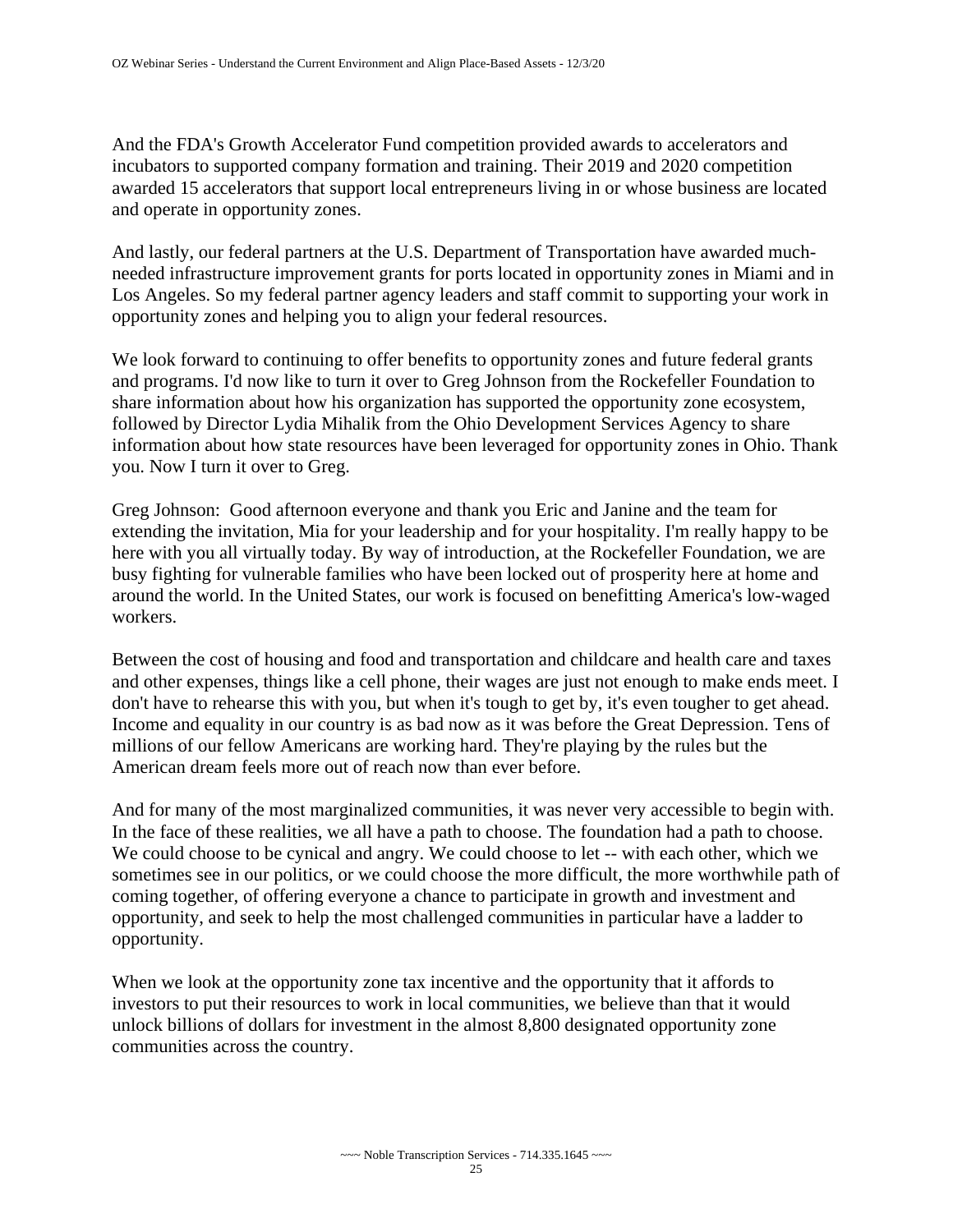Those areas, as you know, often have a poverty rate that's two or three times the national average and an unemployment rate that's three or four times the national average. The majority populations of these communities are often people of color. Champions of the tax incentive assert that it will spur investment in low wealth and financially distressed communities, yet from the outset the design of the incentive has been flawed.

For starters, few guidelines govern the nature of permitted investments and there is no accountability if the investments do not create community jobs or if they don't contribute to the base of affordable housing stock, or if they don't create other benefits for current residents. This lack of accountability to community is especially problematic because capital gains taxes are disproportionately paid by high-wealth, white households since these taxpayers are more likely to own assets that generate the taxable gains.

The connection of these investors to the people and the places that are designated as opportunity zones is generally tendential at best. Indeed, many early and high-profile projects featured luxury apartment buildings or hotels where the opportunity zone subsidy served to accelerate projects that would have otherwise been developed.

In addition, neither the authorizing legislation nor the final rules promulgated by the U.S. Treasury included requirements for reporting and tracking opportunity zone investments. The absence of statutory or regulatory transparency prevents the public from knowing the impact of the foregone tax revenue or the efficacy of the incentives and makes it virtually impossible to assess whether and how the incentive plays a role in and on communities.

And so we saw it as our task at the Rockefeller Foundation to try to make the law work for working families as it was intended, to bring together civil society organizations as best we could. To work with mayors, to work with investors, and to try to have more positive projects than fewer examples of wealthy developers benefitting from projects that would have been done anyway. Because we believe that there are thousands of similarly-situated projects that can create hundreds of thousands of jobs around the country to benefit local communities if we get this right.

So against this backdrop, the Rockefeller Foundation's U.S. Equity and Economic Opportunity program sought to influence stakeholders and maximize the ability of communities to engage and benefit from the opportunity zones designation. In spite of significant structural shortcomings, opportunity zones are a part of the federal tax code and risks to communities from an unmanaged course are significant.

The work of EEO related to opportunity zones has yielded three important and critical outcomes, which is why these investments matter and why other philanthropic partners might consider similar investments. Number one, our investments align stakeholders around principles to promote authentic community engagement, transparency and accountability along with a detailed impact measurement framework.

The Rockefeller Foundation made a grant to the U.S. Impact Investing Alliance that enabled the organization to partner with the Beeck Center at Georgetown University and the New York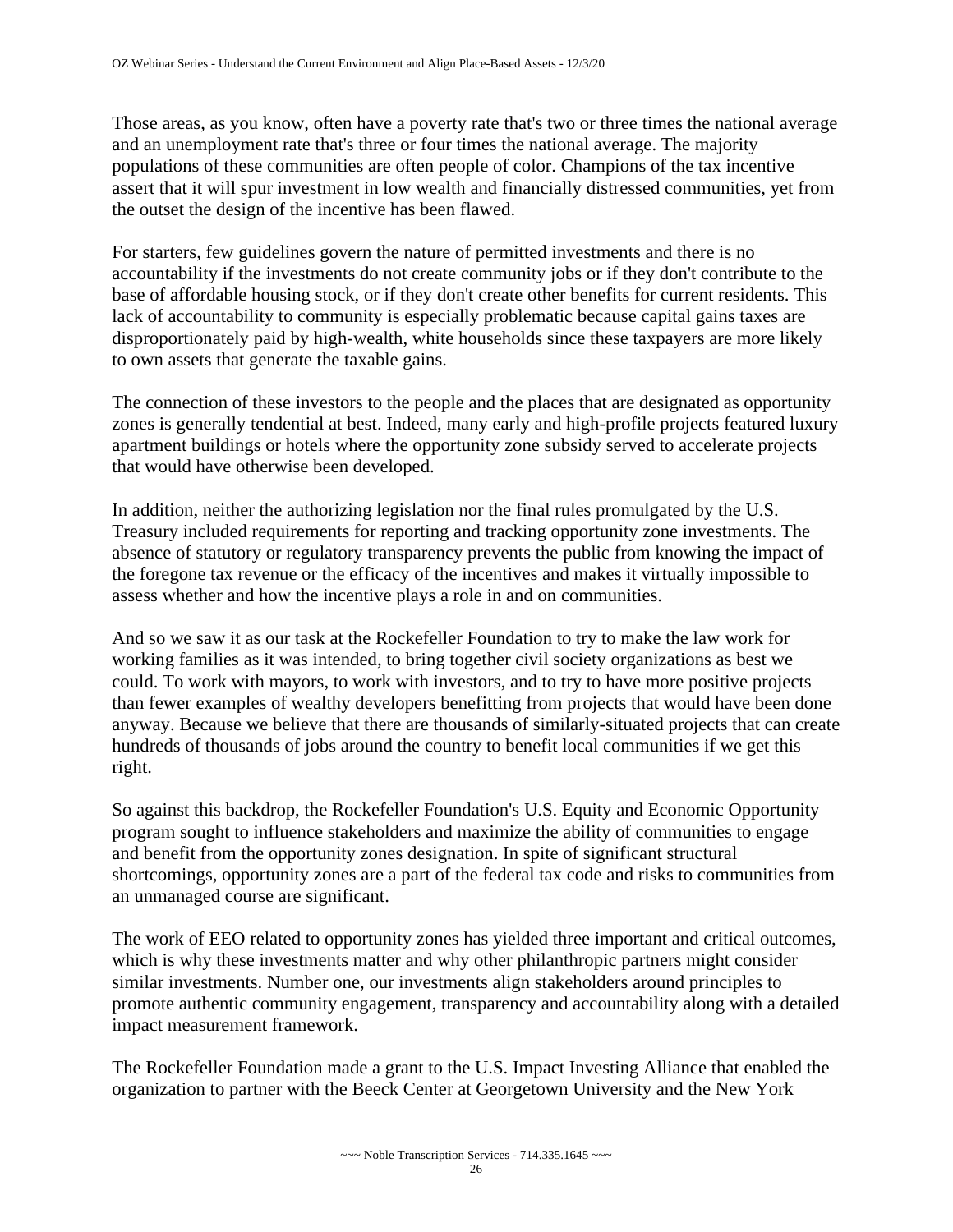Federal Reserve Bank to launch the opportunity zones reporting framework in February 2019. The framework promotes a set of core principles and best practices that encourage transparency, accountability and authentic community engagement in each of the opportunity zone investment processes.

The opportunity zones reporting framework is a voluntary guideline designed to define what best practices for investors and fund managers and cities looking to invest in or facilitate in opportunity zones. The framework was the result of extensive dialogue and engagement with our stakeholders.

The second big picture or big result of our investments in community were that communities where we worked increased their capacity to engage and shake the trajectory of the incentive in materially important ways. The Rockefeller Foundation funded a chief opportunity zone officer. Daphne joined us earlier today. Dr. Klementich joined us from Invest Atlanta where one of our chief opportunity zones officers is located, along with two community engagement liaisons to support and facilitate community engagement and involvement in the proposed opportunity zone projects at businesses in five cities. Those cities were Atlanta, Newark, Oakland, St. Louis, and Washington, D.C.

Each COZO was embedded in a city economic development agency or at the mayor's office. The primary role of the COZO was to advance projects of importance to the community, to connect promising projects to resources, and to serve as the point of entry for residents and other individuals interested in opportunity zones.

Each COZO tailored the role to fit the needs and dynamics of their place. And parallel to our investments in the COZOs and community support teams, the foundation funded Smart Growth America, SGA, to launch the National Opportunity Zones Academy, an initiative in six other cities designed to help communities across the country use the opportunity zones to grow into more equitable, economically prosperous and environmentally sustainable places. Each city developed a customized local plan and the cohort engaged in information sharing, networking and problem solving.

The last thing that I'll mention is that the Rockefeller Foundation investments and efforts helped to mobilize a pipeline of more than \$4.5 billion. That included six projects with high value to local communities in three places that received predevelopment dollars to advance. Absent this support, these vital community projects would not have proceeded and philanthropy can definitely chip in to some of the predevelopment costs for projects that are actually poised to produce community impact.

And so we will continue to partner with great cities and great mayors and great community partners and our goal to make sure that the provision of the 2017 tax law, which provides tax incentives to investors, to invest in lower income designated communities, will in fact help lift up the people who live and who work and who go to school and who depend on those communities and not just the investors who often live elsewhere.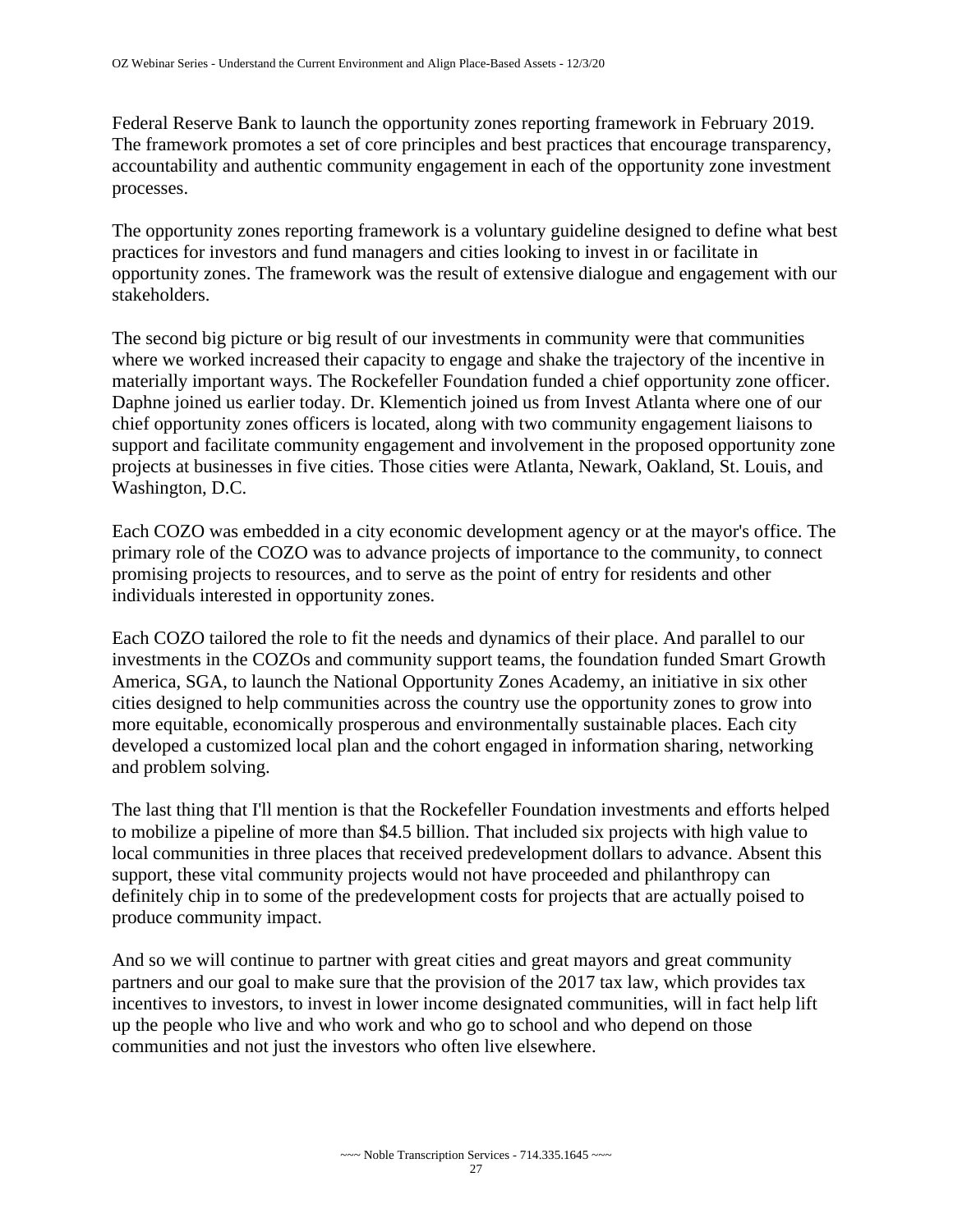As you know, and many of you will attest, the opportunity zones train has already left the station, meaning this tax policy is and will continue to transform American cities for better or for worse. Of course, there are no guarantees. The tax incentive doesn't have the regulatory safeguards that often come with state, local or federal funds.

If we don't step up together, it's easy to see how opportunity zones can actually make things worse. Investment dollars may go where they're not really needed, community members may get ignored or displaced, or development projects may not make a difference in the lives of vulnerable workers and families.

We know in some cases this is already happening. Some investors are only focused on this tax - on what this tax incentive can do for them and not what it's supposed to do for distressed communities, but that only reinforces why we're fighting for a different outcome, for a fair economy and for fair tax policies that shrink inequality rather than grow it. We're fighting to make sure opportunity zones lift all boats and not just the yachts. Thank you.

Erich Yost: Thank you so much, Greg. And thank you for sharing the importance of partnering with your philanthropic partners, both in your communities and nationally, to ensure the benefits flow to the community residents and the importance of doing that, and how aligned that the local priorities can be with the philanthropic community.

I definitely want to turn it over now to Director Mihalik to talk about some state incentives in Ohio that are also used to align and leverage the resources to make sure the benefits flow to the most needy in the community.

Lydia Mihalik: Well, thank you very much for having me. Thank you to all of you for really taking an interest in what we're doing here in the state of Ohio. You know, early on, both Governor Mike DeWine and Lieutenant Governor John Husted knew right away that the opportunity zone program at the federal level was really an opportunity for the state to try and be supportive of development in these low-income census tracks, the high-poverty census tracks that had yet to really see recovery, like some of our other parts of the state.

And so it's really a pleasure to be able to talk with you guys today about what we've done in the state of Ohio to kind of partner up and pair with the opportunity zones program and the incentive at the federal level. Let me give you a little quick overview of what we do. So I'm the director of the Development Services Agency for the state of Ohio. Before being a named director, I actually spent a little time in local government and seven years as the mayor of Findlay, Ohio, which is up in northwest Ohio along I-75.

And so it's really a pleasure to be able to talk about something that we were very successful in doing, and that was community an economic development, and be able to talk about it on this stage at the state level. At Development, we invest more than a billion dollars annually in communities, businesses and individuals in order to create a better life for all Ohioans.

On the community side, our efforts really help support the development of vibrant downtowns, vibrant neighborhoods. We help through planning and capacity building, doing brownfield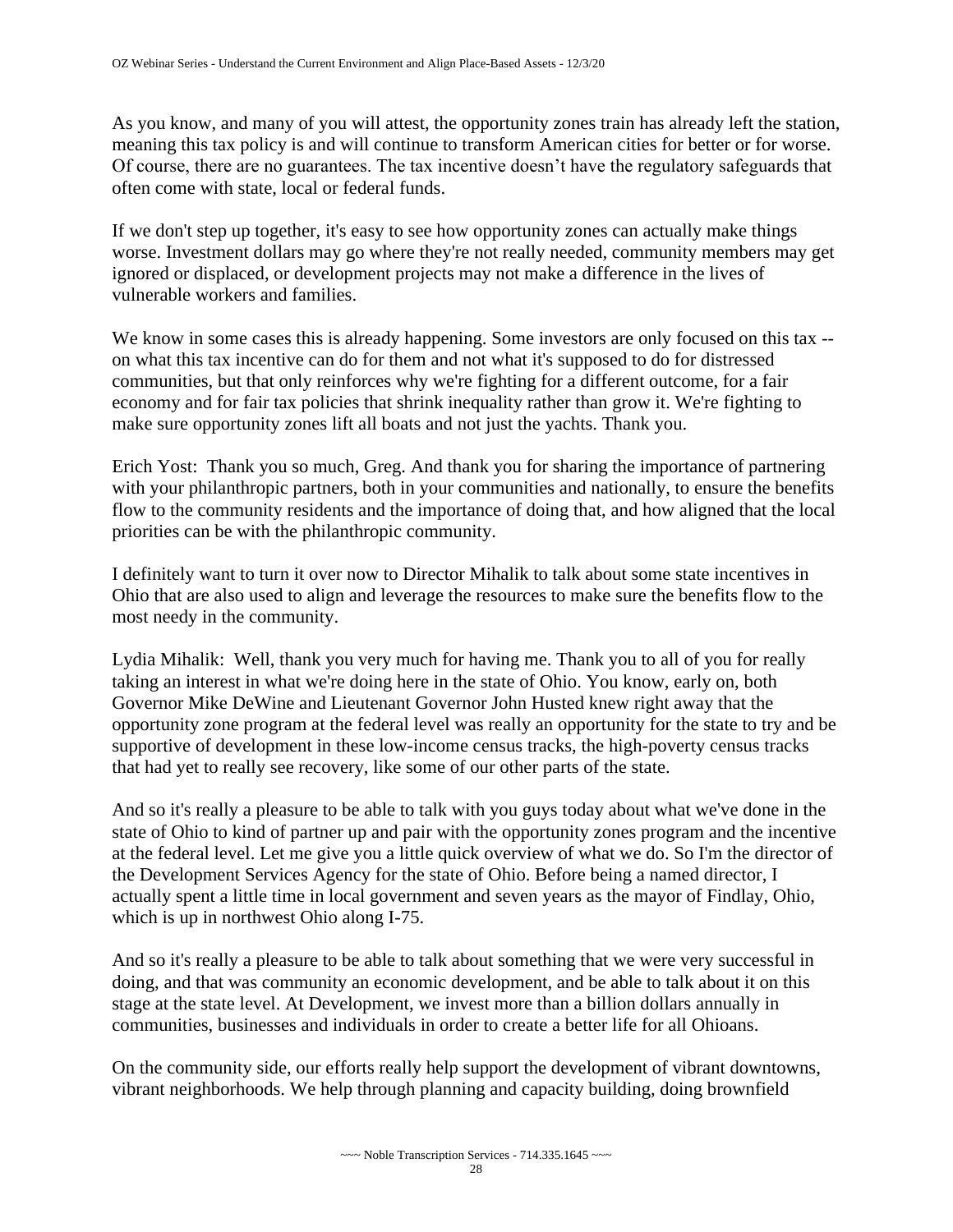redevelopment infrastructure improvements, utilizing some of those grants, Erich, that you were talking about earlier this afternoon.

On the businesses side, we really help support businesses through workforce initiatives. We are very helpful to our small business development centers across the state. We help our minority business development or minority business assistance centers across the state as well. We help with the development of innovative technologies through the Ohio Third Frontier program and then we have tax credits and we also help to encourage export growth on the business side.

And then in the individual space, we're really working to help streamline the process for all benefits across the state, really offering support to help strengthen Ohioans to provide financial assistance to people. In terms of the opportunity zone program, it really gave states the chance to examine again these census tracks and nominate these low-income areas with potential for longterm investments to be targeted for a tax incentive program.

And we went to the localities to do this because we knew that they knew those areas better than maybe someone in Columbus did. And so Ohio established 320 opportunity zones in 73 of its 88 counties, so we've got one in almost every county in the state. We've got multiple opportunity zones in several counties across the state as well. And again, the zones were selected based on submissions by local government officials and both nonprofits and economic development organizations.

In Ohio, opportunity zones are available in our really big cities, in our small communities, but also our Appalachian counties as well. And so Governor DeWine, after he was elected, proposed and the legislature passed, the Ohio opportunity zone tax credit program. And this program is a - it's a 10 percent state tax credit that actually mirrors the federal program for opportunity zones and it makes a total of \$50 million in tax credits available over the 2020 and 2021 biennium.

So here's how this program works. So a taxpayer invests cash in the Ohio qualified opportunity fund, or in a Ohio qualified opportunity fund, which in turn must invest that money into a qualified opportunity zone property within the state of Ohio. Now, the taxpayer can be an individual, it can be a trust in a state or a pass through entity that elects the file of return on behalf of its investors to receive a tax credit from the program.

And then once that money's invested, then the taxpayer's eligible for a nonrefundable tax credit equal to 10 percent of the amount of its funds invested by that Ohio qualified opportunity fund in the qualified opportunity zone property. The taxpayer can invest in multiple funds across the state and may receive tax credits totaling up to \$1 million during any state biennium.

This is a key component of this. Unlike the federal program, a taxpayer is not required to invest capital gains in an Ohio qualified opportunity fund, in order to obtain the state tax credit. And so accordingly, taxpayers can actually apply for the Ohio tax credit without taking advantage of its federal tax incentives.

It's applied to the individual's income tax in the state. The tax credit can be claimed for the taxpayer's qualifying taxable year or the next consecutive taxable year. Again, to be eligible, you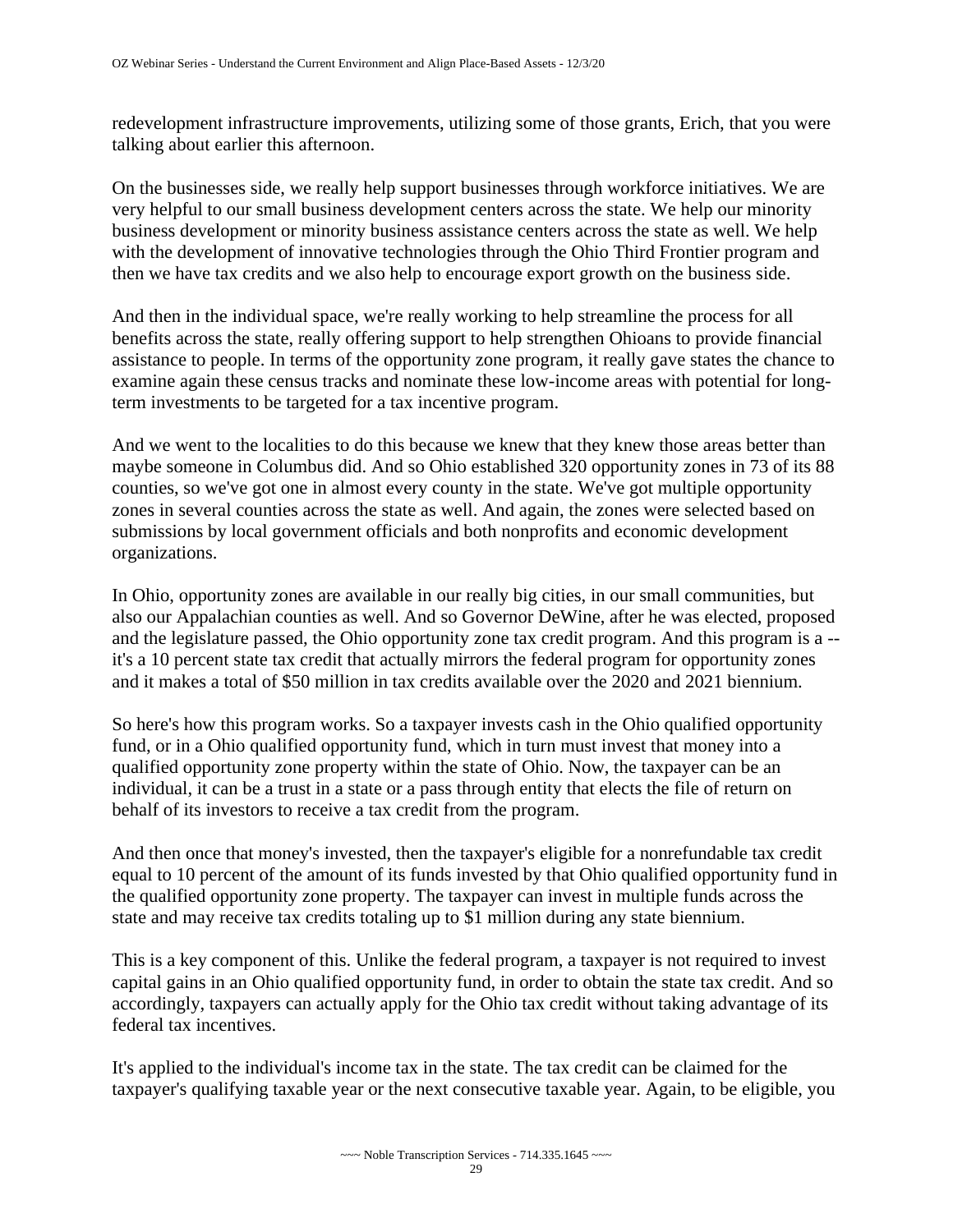have to pay personal income tax in Ohio, you have to make an investment in an Ohio qualified opportunity fund, and -- or an Ohio qualified opportunity fund invest all or a part of the taxpayer's fund contribution in a qualified opportunity zone property in the state of Ohio.

The application process is really simple. You can learn more at development.ohio.gov. I'm proud to say that we've had some really good success with the rollout of this particular program. And we're looking at continuing the program moving forward, always looking at different ways that we can do better. I think we are very happy with the progress to date.

The 2020 round of the opportunity zone tax credit program, we received more than 407 applications and of those, 331 were awarded, totaling more than \$26 and a half million in credits, which really represents almost -- over \$260 million of investment in Ohio opportunity zones. Now, I will tell you this. We know that there is more than just this particular investment -- or this particular dollars of investment in the state in qualified opportunity zones, but these are the ones that actually had a tax obligation in the state of Ohio and so they took advantage of the tax credit.

Let me give you an idea of kind of what those projects were that received the tax credits. Most of those projects, as I'm sure you can imagine, are taking place in our three Cs, which we say are Cleveland, Columbus and Cincinnati. But the beauty of the opportunity zone tax credit program is that we're also seeing activity in our mid-size cities like Dayton, Toledo, and Akron as well as in our smaller communities, like the city of Marysville and the city of Heath.

There's a market square project in Cleveland, Ohio that's being developed by Harbor Bay real estate advisors. It's \$175 million project. It's a 10-story building. They're using mass timber and so it's the first mass timber building that's been developed in the state of Ohio and we're excited about it. It's 297 residential apartments and 40,000 square feet of retail and events.

There's some new senior housing that's being developed in Grove City, Ohio. It's a \$28 million project. It's a 150-bed senior living facility. We have the rehabilitation of affordable senior housing up in northwest Ohio in Toledo. There's the development of a supply chain business, so an operating busines in Marysville, Ohio. And then we've got a national company that's bringing a new business segment to a development project in Bedford Heights, Ohio. It's a \$43 million project, it's 145,000 square feet of retail -- or sorry -- industrial and warehouse space.

The next round of the program, which everyone is very anxious to apply for, is going to have \$23 million that are available in tax credit allocation and we're looking forward to that opening up here at the beginning of the year. Beginning of next year, excuse me, of January 8th of 2021. I would encourage you, if you're looking at ways to really drive and help encourage investment in these opportunity zones, outside of what we get from the great federal program that's been developed, go to development.ohio.gov and see more.

There are a lot of nuances and things that I didn't fully go into much detail with because I figured if you're really, really interested in all of that, you could certainly go and check it out for yourself. Plus, I want to have some time for questions as well. But we have a website. It's opportunityzones.ohio.gov. It's a one-stop shop that really allows communities or different projects to provide information to potential investors.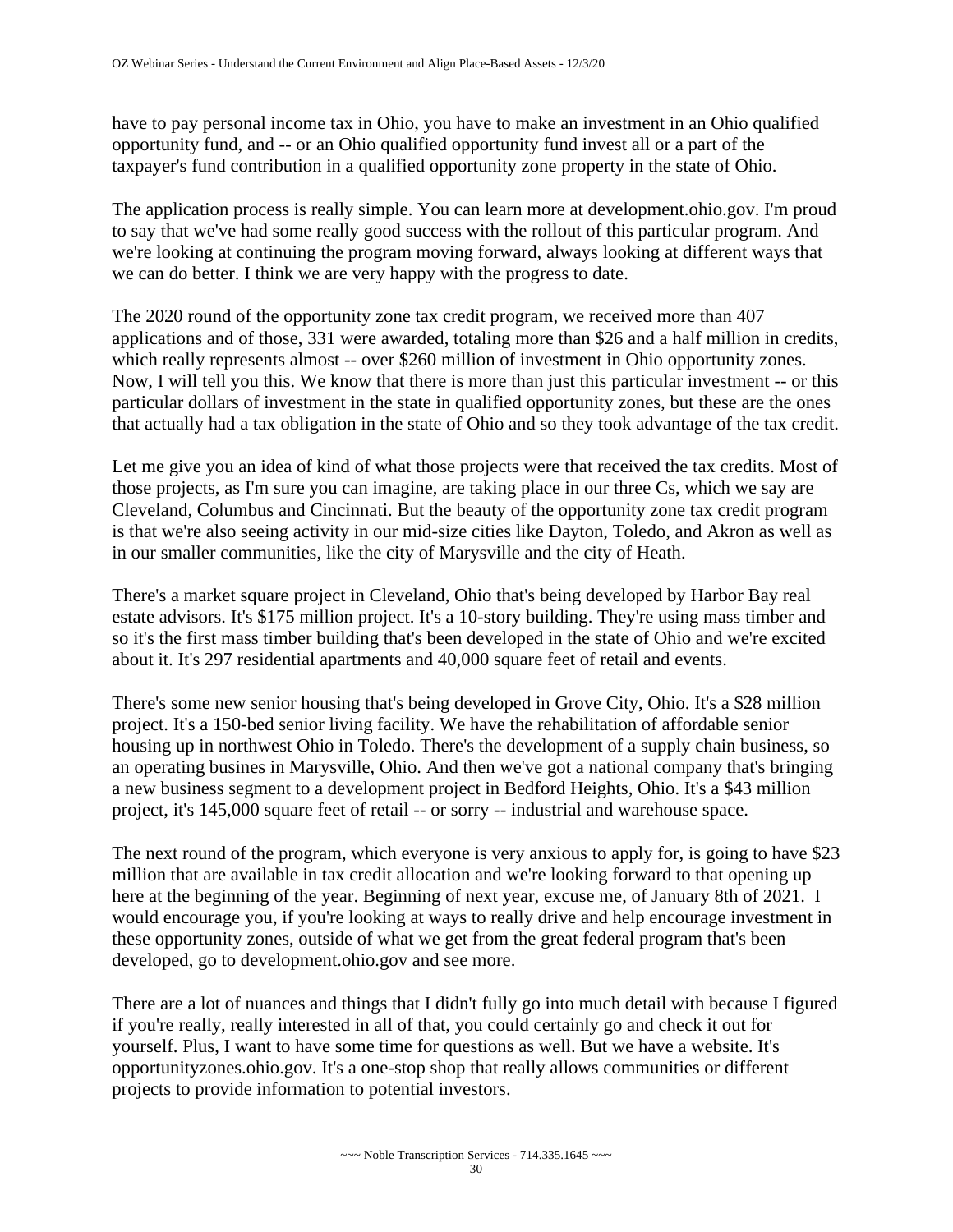A lot of states did this, but it also helps provide information on the tax credit program that we have here in the state of Ohio. Look. I think it's a great program. I'm really looking forward to seeing the results. It's very early on. I know that.

We've got some good wins that we're celebrating right now, but really looking forward to the future because I know that this program was ultimately designed to really help lift these neighborhoods and communities up and out so that they could be successful. And we're seeing some great evidence of that in the state of Ohio. So with that, I'll turn it back over to you Erich.

Erich Yost: Thank you so much. And I think these are two excellent examples of how both the philanthropic community and states are leveraging their resources to ensure that the communities that need the investment the most can receive those benefits.

And so for Gregory, the Rockefeller Foundation has really supported the securing of human capital resources and capacity building for local economic development authorities to ensure these benefits flow to the highest need communities and residents and to ensure that the original intent of the legislation occurs for communities.

How would you recommend that other local economic development authorities work with national, regional or local foundations for this alignment of activities and resources for building or strengthening their opportunity zone ecosystems and ensuring, as you mentioned, that the benefits flow to the residents and are reported appropriately?

Greg Johnson: Sure. So two birds with one stone. We co-fund with the Menino Survey of Mayors, conducted by Boston University, with the city each year. When we surveyed mayors across the country of all political spectrums and parties, what we heard from the majority of them, no matter where they fell on the political spectrum, is that one of the things they knew they needed was capacity at the local level to be able to use the tool toward any ends; right?

And so while we could not fund a chief opportunity zone officer in every place across the country, because we just don't have enough money; right? We chose initially six and ultimately five of the places where the foundation had legacy relationships to embed the local capacity, as in someone who daily wakes up and thinks about how to use this tool, how to include community and structuring and sourcing deals, and how to get us from where we are and where we need and want to be on these issues.

So if I might suggest anything to philanthropic partners or to communities about what partnership should look like, partnership should look like resourcing communities with the technical assistance and support that they need to hold -- to use opportunity zones to achieve the ends that are necessary for their benefit at the local level.

And so as much capacity as philanthropic partners can support local communities gathering, that's a good thing. I think that philanthropic partners also have to think about using their program related and mission-driven investment dollars to provide some of the predevelopment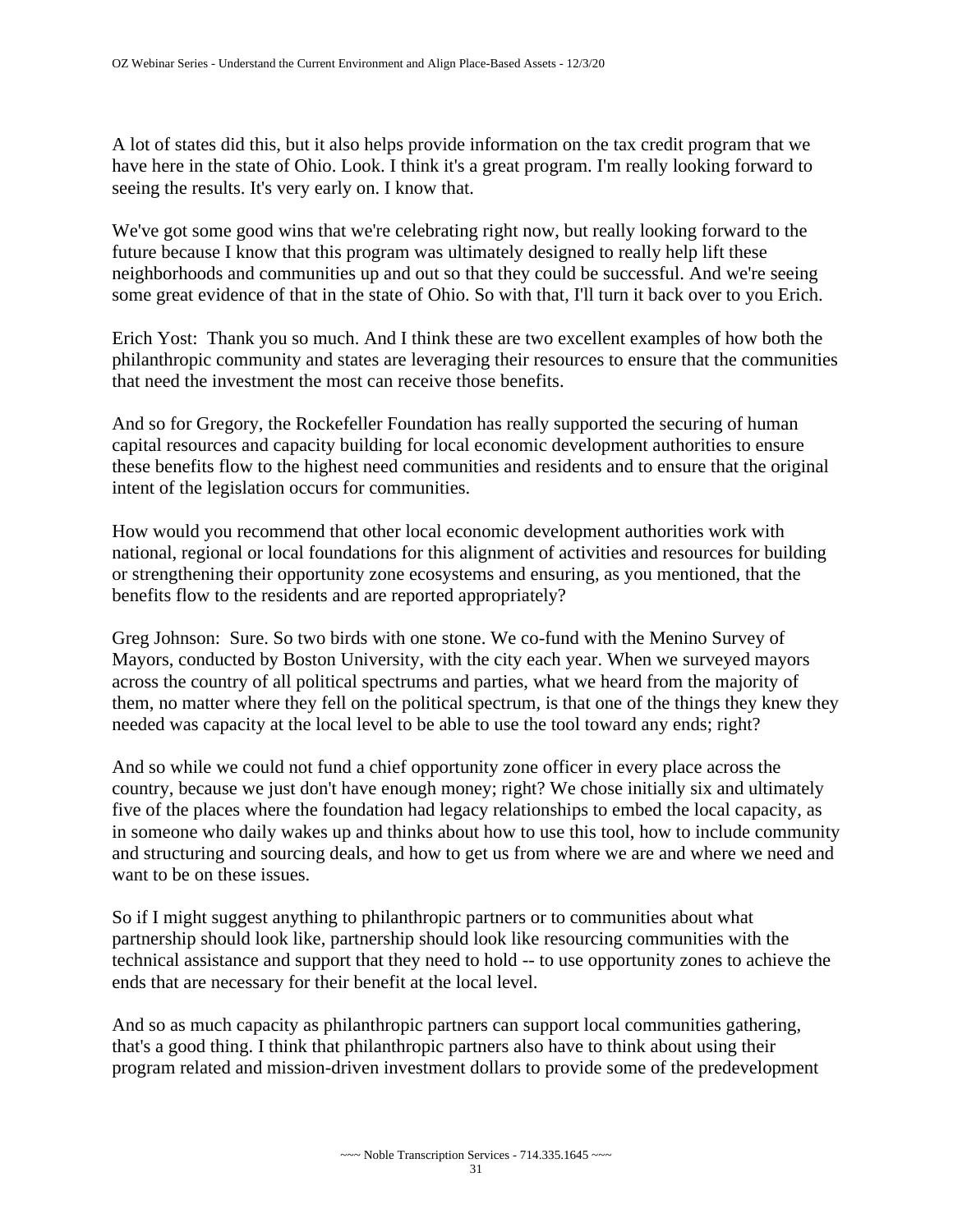capital on the ground again to really jumpstart the capital stack for some of the deals that are better poised to produce the types of social impacts that we would be seeking.

Erich Yost: Thank you so much. I think when seen across the country, the philanthropic community has partnered a lot with cities and their creation with their investment perspectives which engage local community to find the most [inaudible] investments that are involving the community to ensure that community benefits flow to the local incumbent residents. And I think that's really important.

And so Director Mihalik, when you're thinking about reviewing your applications and how the Ohio tax credit program is such this unique state program that offers these additional benefits for those investing in Ohio's opportunity zones, and how the state selected to align this resource to the federal tax incentive designated places, based on your experience with the program to date and your feedback from local stakeholders, what recommendations do you have to other states or local governments that are considering developing a similar program to ensure that the benefits are aligned to the local stakeholders?

Lydia Mihalik: Happy to offer some suggestions and a concept to consider. I can tell you that I think, to exactly what Greg's saying, I think these things are -- these opportunity zones are going to be most successful, the development in them when you really have the private sector, the public sector and the nonprofit sector very much aligned and working together to achieve ultimately what the community wants to see.

You know, our program does not require, like I said, the use of capital gains like the federal program does. And so this really helps widen the available applicant pool to potentially anyone investing in property in a particular opportunity zone, not just investors that have already had property and are reinvesting in other properties.

And what it does is allows a new investor, someone just getting into the process, to really apply for and then claim the credit. And it helps investors that are buying their first building or those that have a building but haven't yet been able to invest in those improvements, like maybe the guy in Alliance, Ohio that was mentioned earlier.

But our program structure really encourages new investors which helps increase the possibility of who and what is ultimately being assisted. I've got to tell you you've got to make that program as simple as possible. Ours includes three main items. You've got -- it has to be located in an opportunity zone, it has to have investment from an investor to the funds, and then from the investment from the fund to the property.

And it's really easy for applicants to follow and to verify. Make your application process super simple. Our application is direct and has a specific set of attachments that we use to help for verification. And then lastly, be ready to provide technical assistance, whether through information on a website or one-on-one conversations. There's going to be applicants that have never applied for a state program before so there's going to be a significant amount of customer service in order to kind of help them through the entire process from beginning to end.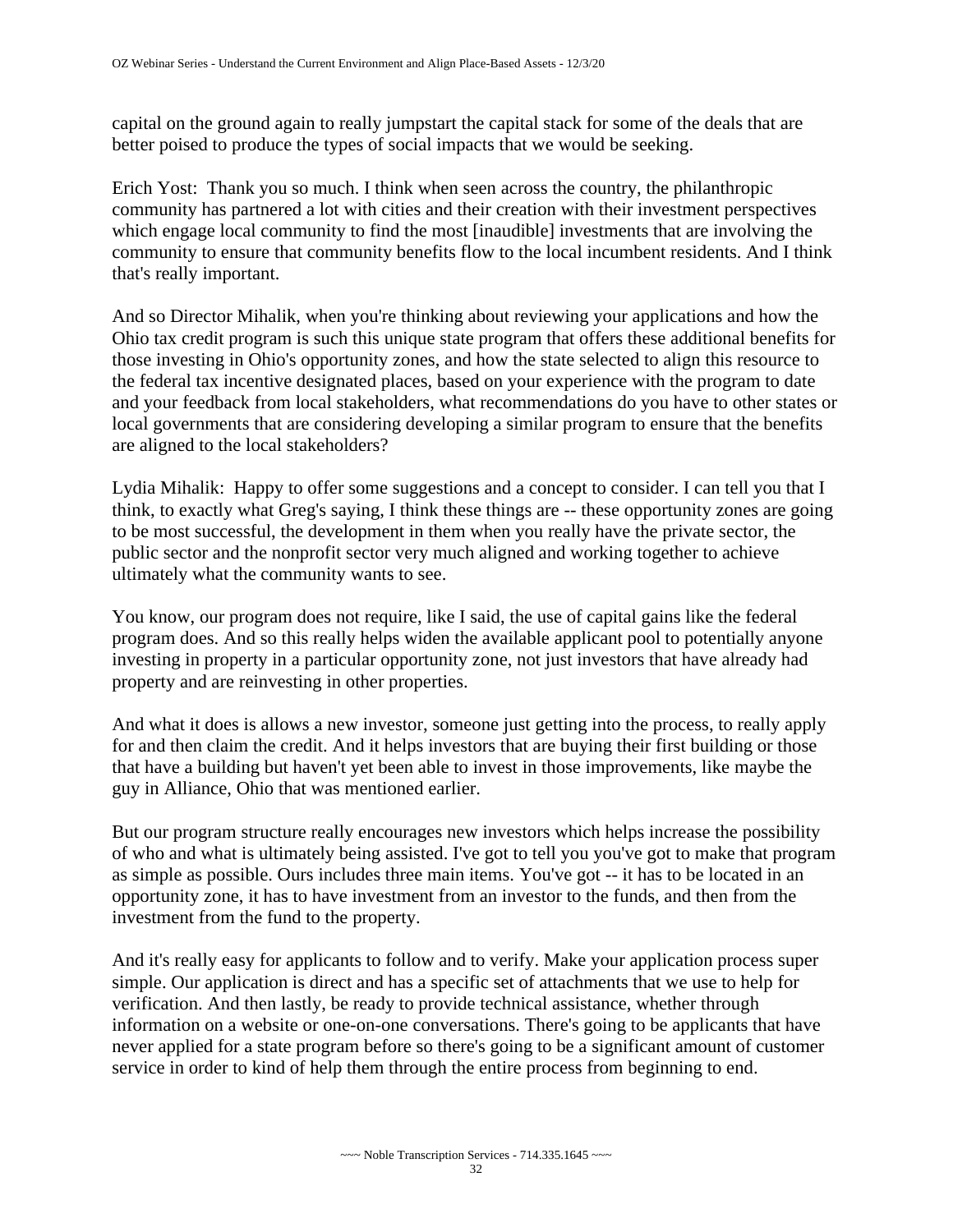Erich Yost: Thank you so much. And I think leveraging off of what we heard from our keynote speakers, the importance of the opportunity zone federal tax incentive for both the reporting requirements, transparency and then ensuring the community is benefiting from these is so important. And I think it's really important to see how the philanthropic community and state and local governments are stepping up to fill that void of what was not in the -- able to be in the Tax Cut and Jobs Act.

And as we see those examples of what you've been able to do moving forward with chief opportunity zone officers, with similar state tax incentives with unique characteristics, do you have any final thoughts to those that are working in local government or in state governments of how they can continue to ensure that local residents and the community needs are aligned? If you have any final thoughts to share with the group.

Greg Johnson: Sure. Just very briefly, I'll say that from the outset of the passage of the Tax Cut and Jobs Act, the Rockefeller Foundation recognized that strengthening the capacity of people and places to engage with investors on a level playing field would be imperative.

And as the leading philanthropic foundation committed to equity and economic opportunity for working people in places across the country, we began a series of grants to create partnerships that were designed to help empower communities to attract and implement investments intended to provide real economic mobility to the greatest numbers of underserved people.

I think that if we stick to the original intent of the law and really resource the deals that are primed to produce the greatest social impact, that this will be helpful in getting us from where we are to where we need and want to be. Thank you.

Lydia Mihalik: Yeah. And Erich, I'll just mention that the large metropolitan areas, they have the capacity, I would say, to really be able to take advantage of this. And sometimes our smaller, more rural communities can be -- they can be a little intimidated by something like this. I mean, we're talking about capital gains taxes and how that gets deferred and for how long.

And I can -- even myself, trying to still figure out how the rules are supposed to be applied. But just open up and ask. The states are a great resource. Regional economic development groups are a great resource. There are a ton across the country. There are a lot of nonprofit organizations that are doing great work in this space.

I know a lot of my former colleagues, mayors that are currently utilizing nonprofit groups in places across the country. So reach out and ask for help. Sometimes it can be just as simple as, how do you market something within an opportunity zone? And what -- and then look at how you can really -- you can do things in a comprehensive way. So it's more than just housing, it's more than just an operating business, a place to get food, healthy food at a convenience store.

It's even thinking about things when you're bringing jobs to a particular area, having daycare and service providers there that can really help with the people who are working within the opportunity zone. So take a complete look at it but definitely don't be afraid to reach out and ask for help.